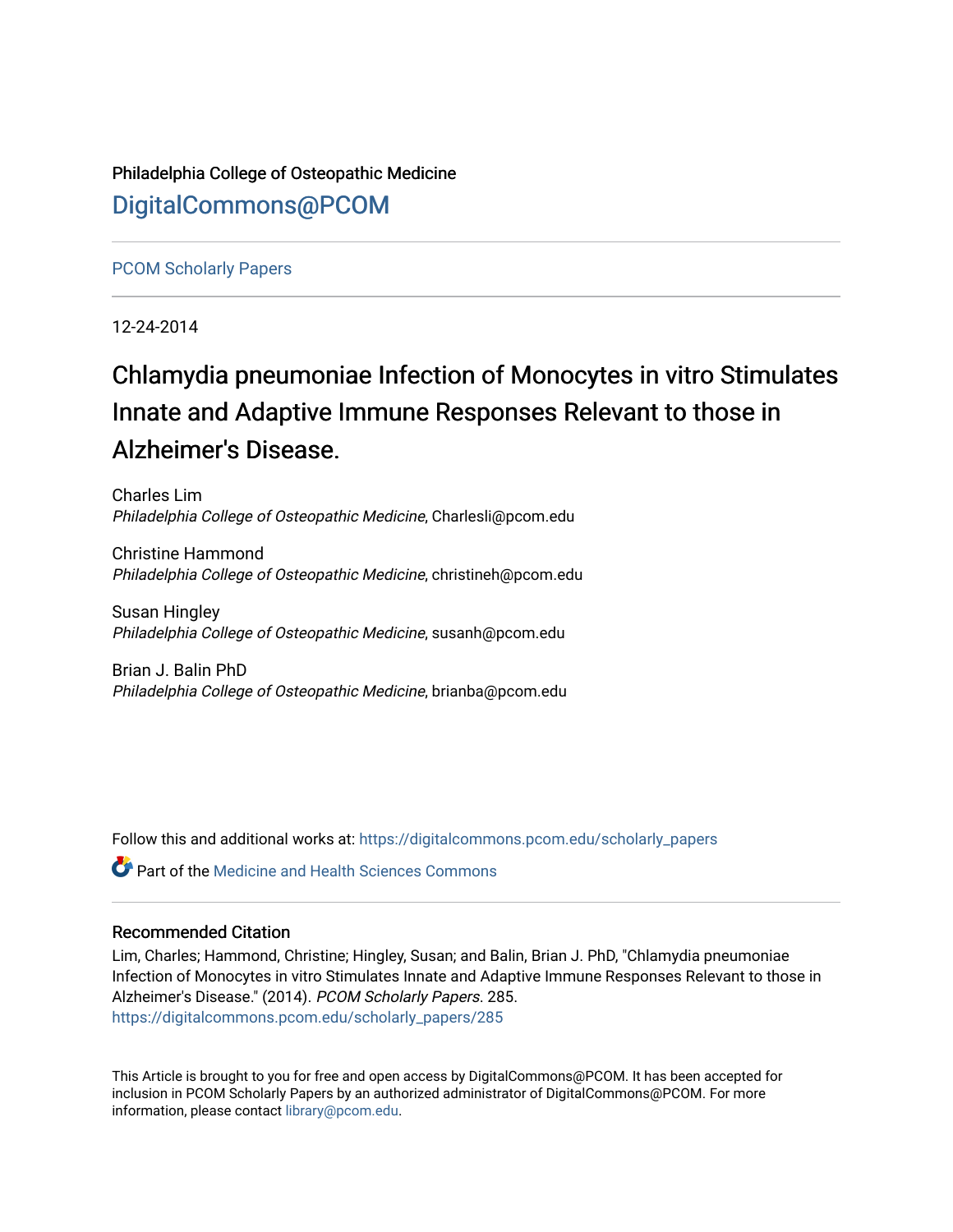

This Provisional PDF corresponds to the article as it appeared upon acceptance. Fully formatted PDF and full text (HTML) versions will be made available soon.

### *Chlamydia pneumoniae* **infection of monocytes** *in vitro* **stimulates innate and adaptive immune responses relevant to those in Alzheimer's disease**

*Journal of Neuroinflammation* 2014, **11**:217 doi:10.1186/s12974-014-0217-0

Charles Lim (thecharlielim@gmail.com) Christine J Hammond (christineh@pcom.edu) Susan T Hingley (susanh@pcom.edu) Brian J Balin (Brianba@pcom.edu)

Published online: 24 December 2014

| <b>ISSN</b>                            | 1742-2094                                          |  |
|----------------------------------------|----------------------------------------------------|--|
| <b>Article type</b> Research           |                                                    |  |
| <b>Submission date</b> 7 August 2014   |                                                    |  |
| <b>Acceptance date</b> 7 December 2014 |                                                    |  |
| <b>Article URL</b>                     | http://www.jneuroinflammation.com/content/11/1/217 |  |

Like all articles in BMC journals, this peer-reviewed article can be downloaded, printed and distributed freely for any purposes (see copyright notice below).

Articles in BMC journals are listed in PubMed and archived at PubMed Central.

For information about publishing your research in BMC journals or any BioMed Central journal, go to <http://www.biomedcentral.com/info/authors/>

© Lim *et al.*; licensee BioMed Central.

This is an Open Access article distributed under the terms of the Creative Commons Attribution License [\(http://creativecommons.org/licenses/by/4.0](http://creativecommons.org/licenses/by/4.0)), which permits unrestricted use, distribution, and reproduction in any medium, provided the original work is properly credited. The Creative Commons Public Domain Dedication waiver [\(http://creativecommons.org/publicdomain/zero/1.0/](http://creativecommons.org/publicdomain/zero/1.0/)) applies to the data made available in this article, unless otherwise stated.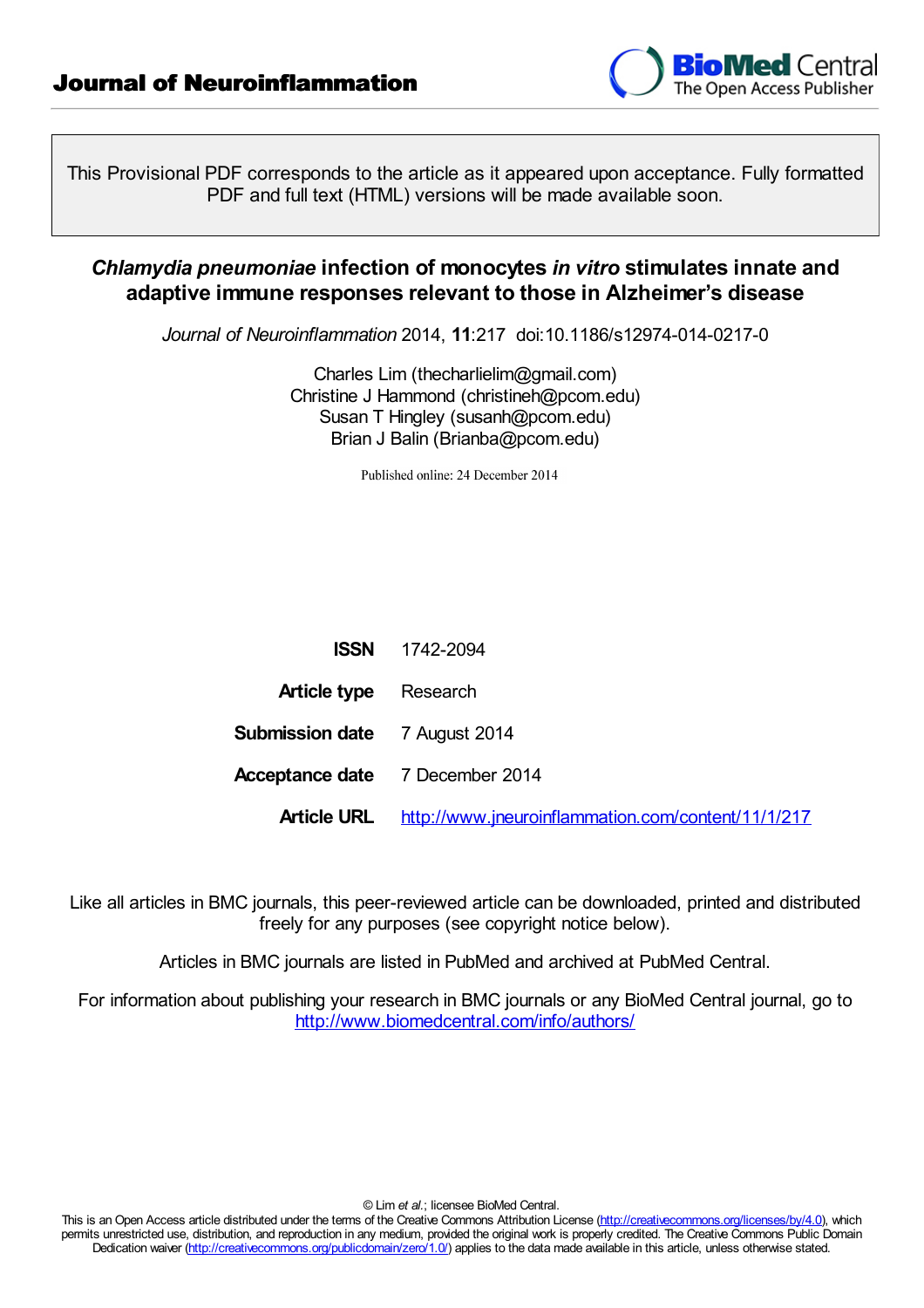# *Chlamydia pneumoniae* **infection of monocytes** *in vitro* **stimulates innate and adaptive immune responses relevant to those in Alzheimer's disease**

Charles  $Lim<sup>1</sup>$ Email: thecharlielim@gmail.com

Christine J Hammond<sup>1</sup> Email: christineh@pcom.edu

Susan T Hingley<sup>1</sup> Email: susanh@pcom.edu

Brian J Balin<sup>1\*</sup> Corresponding author Email: Brianba@pcom.edu

<sup>1</sup> Department of Bio-Medical Sciences, Center for Chronic Disorders of Aging, Philadelphia College of Osteopathic Medicine, 4170 City Avenue, Philadelphia, PA 19131, USA

### **Abstract**

#### **Background**

Alzheimer's disease (AD) is a progressive neurodegenerative disorder in which infection with *Chlamydia pneumoniae* (Cpn) has been associated. Cpn is an obligate intracellular respiratory pathogen that may enter the central nervous system (CNS) following infection and trafficking of monocytes through the blood-brain barrier. Following this entry, these cells may secrete pro-inflammatory cytokines and chemokines that have been identified in the AD brain, which have been thought to contribute to AD neurodegeneration. The objectives of this work were: (i) to determine if Cpn infection influences monocyte gene transcript expression at 48 hours post-infection and (ii) to analyze whether pro-inflammatory cytokines are produced and secreted from these cells over 24 to 120 hours post-infection.

#### **Methods**

Gene transcription was analyzed by RT-PCR using an innate and adaptive immunity microarray with 84 genes organized into 5 functional categories: inflammatory response, host defense against bacteria, antibacterial humoral response, septic shock, and cytokines, chemokines and their receptors. Statistical analysis of the results was performed using the Student's *t*-test. *P*-values  $\leq 0.05$  were considered to be significant. ELISA was performed on supernatants from uninfected and Cpn-infected THP1 monocytes followed by statistical analysis with ANOVA.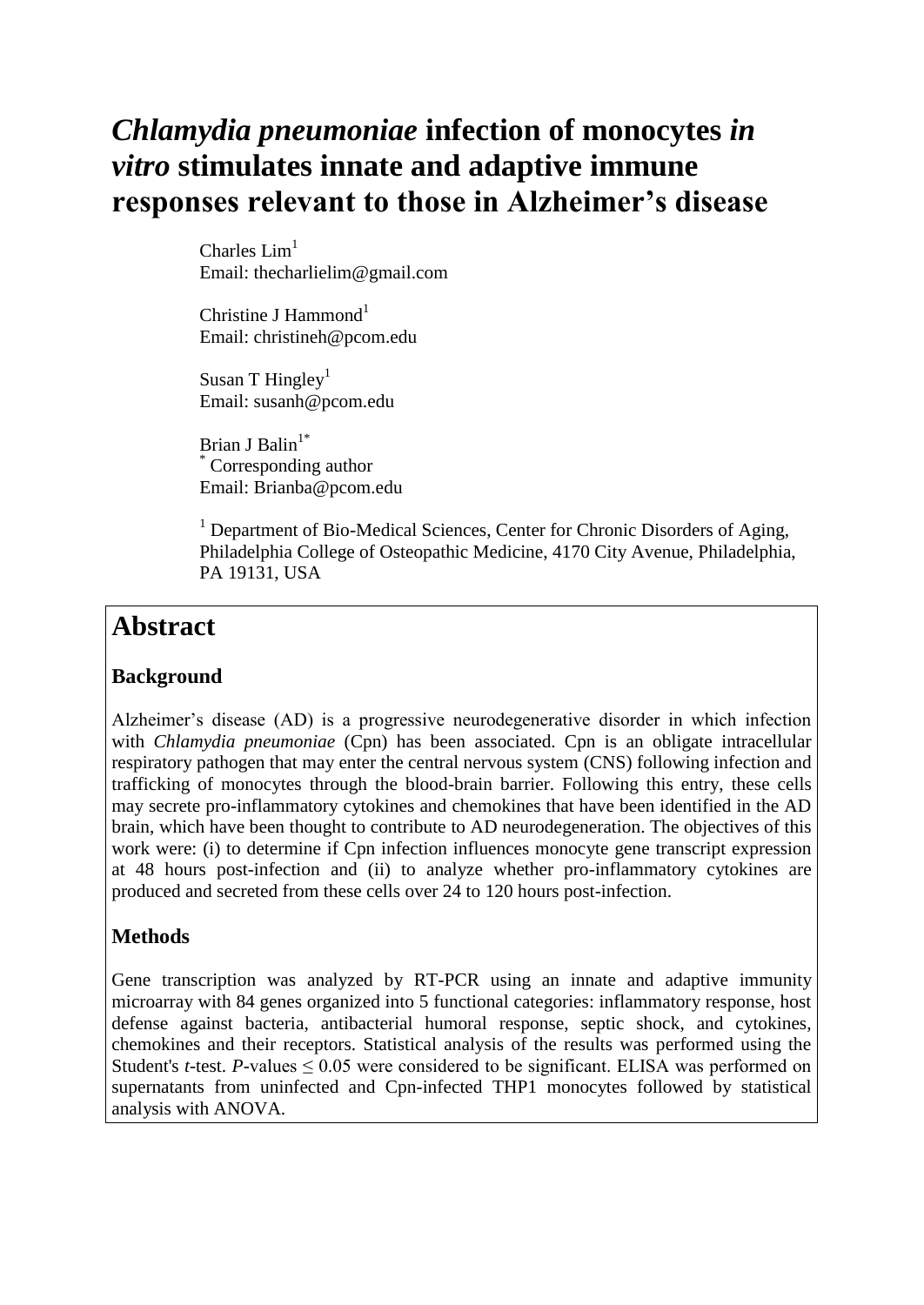#### **Results**

When Cpn-infected THP1 human monocytes were compared to control uninfected monocytes at 48 hours post-infection, 17 genes were found to have a significant 4-fold or greater expression, and no gene expression was found to be down-regulated. Furthermore, cytokine secretion (IL-1β, IL-6, IL-8) appears to be maintained for an extended period of infection.

### **Conclusions**

Utilizing RT-PCR and ELISA techniques, our data demonstrate that Cpn infection of THP1 human monocytes promotes an innate immune response and suggests a potential role in the initiation of inflammation in sporadic/late-onset Alzheimer's disease.

### **Keywords**

*Chlamydia pneumoniae*, Inflammation, Innate immunity, Alzheimer's disease, Gene expression

### **Background**

Studies from our laboratory have implicated infection with *Chlamydia pneumoniae* (Cpn) in the pathogenesis of sporadic late-onset Alzheimer's disease (LOAD) [1-3]. We have previously identified infection within monocytes, macrophages, microglia, astroglia, and neurons in the Alzheimer's disease (AD) brain. One mechanism by which the organism may gain access into the brain is following peripheral infection of monocytes [4,5]. We are investigating Cpn infection of monocytes *in vitro* to determine how infection may promote changes in inflammatory gene and protein expression because monocytes have been demonstrated to be altered with regards to expression of cytokines, Aβ amyloid clearance, and apoptosis in Alzheimer's disease patients [6-9].

Although the specific etiology of LOAD has remained elusive, what has emerged is strong evidence that inflammation is a focal point in the neuropathogenesis process [10-13]. Associations between AD and many inflammatory biomarkers, including IL-1β, IL-2, IL-4, IL-6, IL-8, IL-10, IL-12, IL-18, IFN-γ, TNF-α, tumor growth factor beta (TGF-β), and Creactive protein (CRP) have all been well documented [14] (for reviews see [12,14]). Activated microglia and astroglia have been identified near and around neuritic senile plaques in the AD brain along with pro-inflammatory cytokines IL-1β, IL-6, and TNF-α [11,13,15,16], suggesting that a pro-inflammatory state could be responsible for neurotoxicity associated with AD [17].

As the primary immune cells within the human brain, microglia act as the functional equivalent of macrophages inside the central nervous system (CNS) [18]. Microglia are activated in response to an infection or injury within the brain and are speculated to be responsible for neurotoxicity in diseases such as multiple sclerosis and Parkinson's disease [18,19]. Experiments in rats have shown that microglia phagocytize and internalize amyloid, apparently in an effort to clear amyloid from the CNS [20]. Related data also indicate that following phagocytosis, Aβ amyloid may remain stored and un-degraded within the activated microglia [21].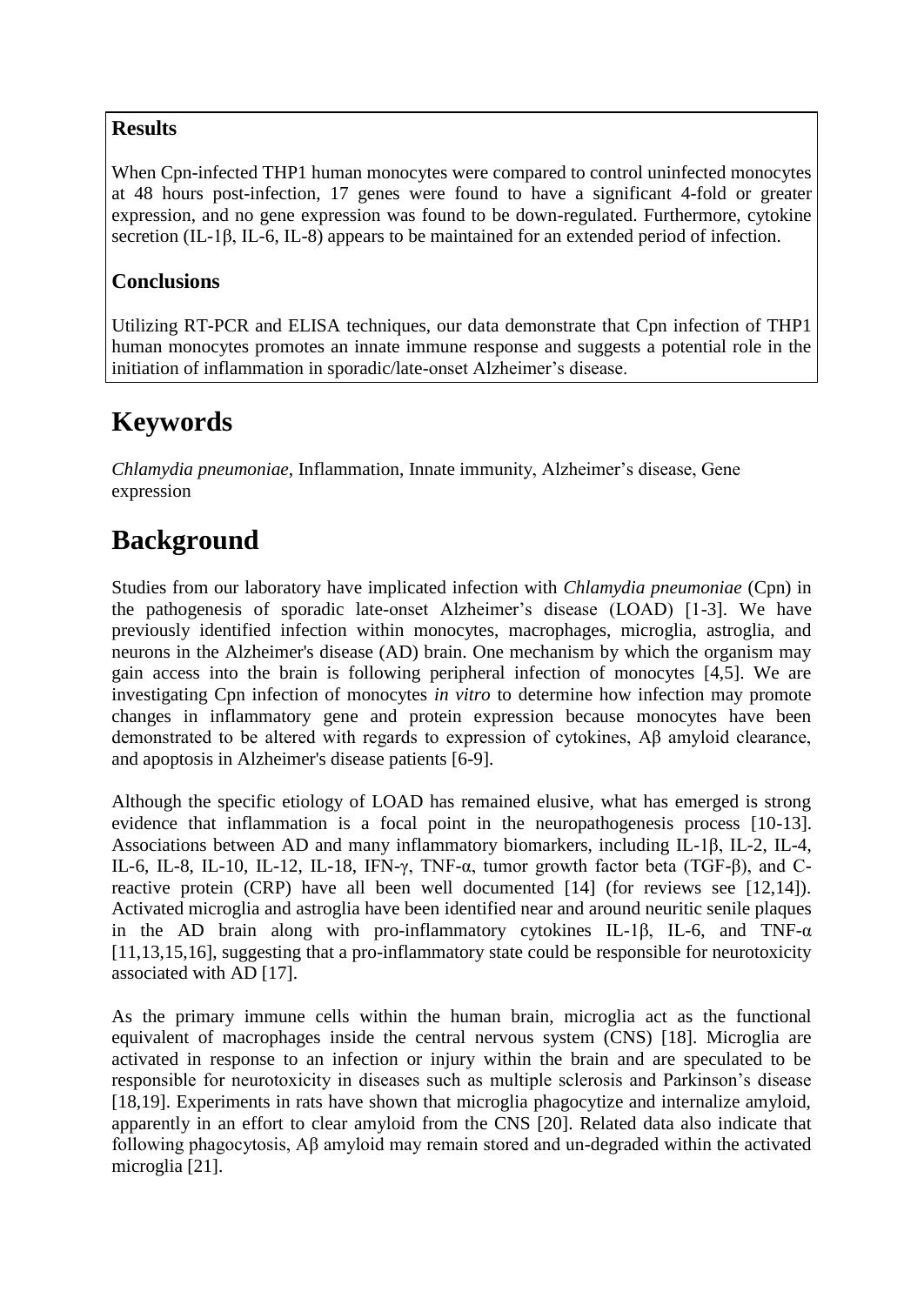Microglial activation as a consequence of internalization of Aβ may activate neighboring microglia and astrocytes through a 'bystander effect'. These activated glia, in turn, may promote further Aβ 1-40 and 1-42 production [22]. This cycle appears to perpetuate inflammation, as well as Aβ production and deposition [10,23]. Activated microglia release a pool of pro-inflammatory factors including IL-1β, IL-6, TNF-α, nitric oxide, IL-8, and macrophage inflammatory protein-1 [24,25]. As IL-1β and IL-6 are major pro-inflammatory cytokines involved with neuronal dysfunction, glia producing these cytokines may start a self-activating cascade referred to as a lethal 'cytokine cycle' [10,11,25]. According to the cytokine cycle, IL-1 is released from activated glia across AD brain regions independent of the initial stimulus. This primary event drives the cascade of cytokine release which promotes the neuropathological changes associated with AD.

A correlation between activated astroglia and amyloid plaques appears to exist, as astroglia, which greatly outnumber microglia in the brain, often aggregate at the site of Aβ deposits [26,27]. Substantial evidence indicates that astroglia are directly involved in the degradation and clearance of Aβ [26], and when activated, they also promote inflammation by secreting IL-1β and IL-6 [28]. These pro-inflammatory mediators also have been shown to activate astroglia resulting in an increased production of Aβ 1-40/1-42 peptides, thus demonstrating a positive feedback loop for the generation of amyloid [23,29]. Chronic glial activation may perpetuate a chain reaction where successive axonal target regions fall victim to additional neuronal damage, thereby continuing the cycle [11].

Furthermore, astroglia have been shown to generate other pro-inflammatory mediators such as monocyte chemoattractant peptide-1 (MCP1/CCL2), RANTES, and TNF-α in reaction to the presence of Aβ [30]. CCL2 is a potent chemoattractant molecule for monocytes, and thus, monocytes may be both initiators and perpetuators of the cycle, suggesting that monocytes could be significant contributors to the pro-inflammatory cascade.

The current study addresses infection of human THP1 monocytes *in vitro* with the laboratory strain of Cpn, AR39, to determine how infection can affect the regulation of gene transcripts for innate and adaptive immunity. In this regard, infection may be a stimulus for proinflammatory cytokine expression which may start the cascade that results in initial amyloid processing and deposition observed in Alzheimer's disease [1,31,32]. Analysis of this cytokine expression will demonstrate how infection of monocytes could set the stage for initiating inflammation in this disease.

### **Materials and methods**

#### **THP1 human monocytes**

THP1 human monocytes obtained from the American Type Culture Collection (ATCC, Manassas, VA, USA), were propagated at a concentration of 1 x  $10^6$  cells/ml RPMI 1640 (ATCC) + 10% FBS (Cellgro Thermo Fisher Scientific, Pittsburgh, PA, USA) growth media (GM) in a 37 $\mathbb{C}$  incubator with 5% CO  $_2$ .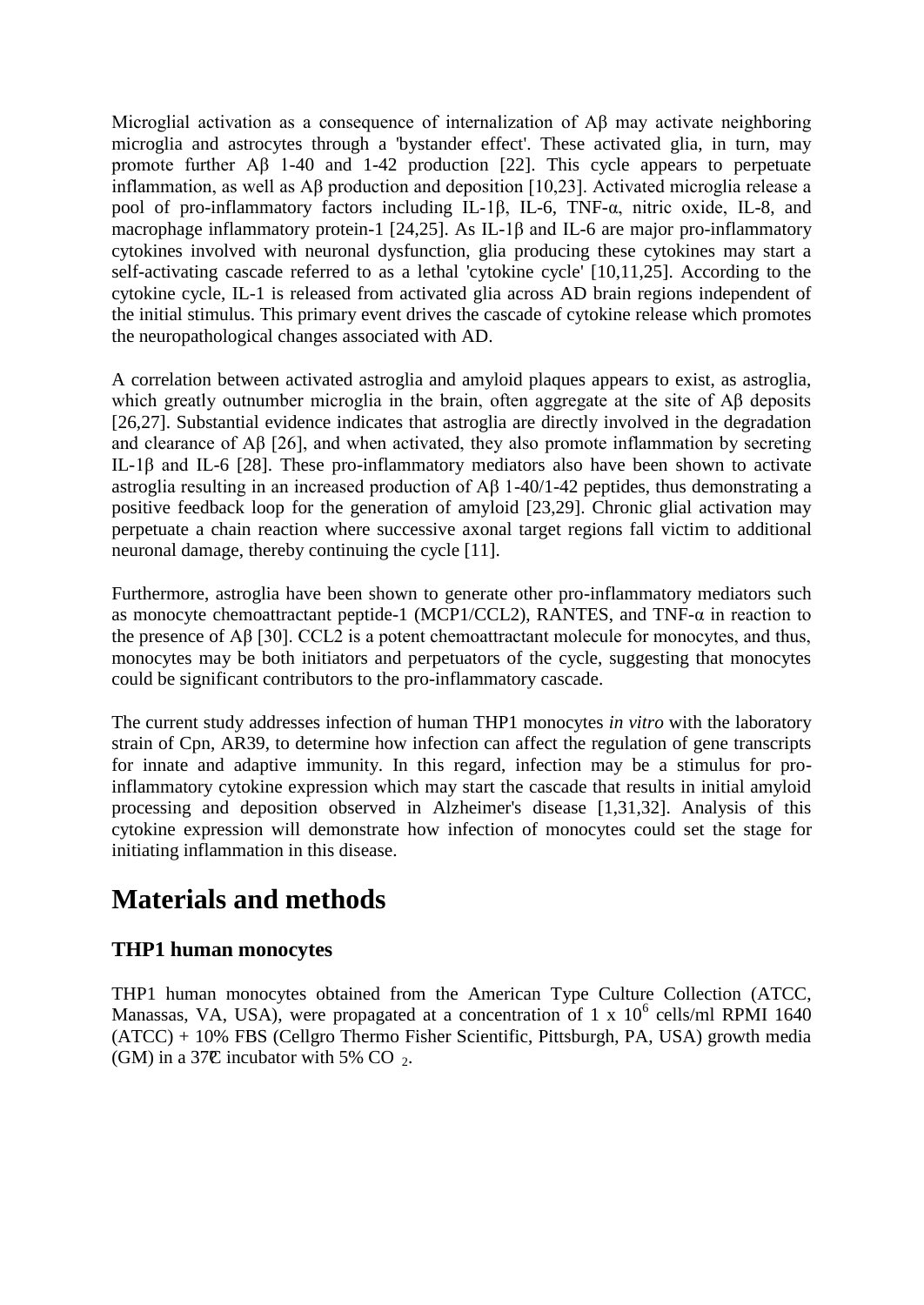#### **Infection with** *Chlamydia pneumoniae* **(Cpn)**

A human respiratory isolate of Cpn, laboratory strain AR39 obtained from the ATCC, was used to infect THP1 monocytes *in vitro*. Prior to inoculation of monocytes, each vial of Cpn was thawed and sonicated for 2 minutes. THP1 cells were spun down, washed with Hank's Balanced Salt Solution (HBSS), and resuspended in 1 ml of GM at a concentration of 1 x  $10^6$ cells/ml. To this volume, 400 μl of Cpn at a multiplicity of infection (MOI) of 1 (1 x  $10^6$ infectious units IFU) were added. The cells were allowed to incubate for 1 hour at  $37\mathbb{C}$  with 5%  $CO<sub>2</sub>$  in a T-25 flask, after which 3.6 ml of GM was added for a final volume of 5 ml. Cells were then incubated for the allotted times (24 to 120 hours). For 96- and 120-hour infections, another 5 ml of GM was added at the 48-hour time point.

To validate and determine percent of infection of our monocytes at each time point,  $2 \times 10^5$ cells at 1 x  $10^5$  cells per slide were cytospun and analyzed by immunocytochemistry. In brief, cytospun cells were fixed using Cytofix/Cytoperm (BD Cytofix/Cytoperm 554722; BD Biosciences, San Jose, CA, USA) for 30 minutes, washed 2 x 5 minutes with HBSS, labeled with a fluorescein isothiocynanate (FITC)-directly conjugated anti-chlamydial antibody, Fitzgerald 61C75 (Fitzgerald Industries International, Acton, MA, USA) for 1 hour at 37C, and counterstained using bisbenzimide (Sigma bisbenzimide B2883, Sigma-Aldrich, St Louis, MO, USA) and coverslipped. The slides were imaged on a Nikon E80i microscope using the NIS-Elements AR 3.0 software (Nikon Inc., Melville, NY, USA). Five random fields per slide per time point for each experiment at 40X magnification were analyzed and counted (total infected cells/total cells  $x 100$  = percent infected). Average percent infection for 24 to 120 hours was 81, 85, 92, 92, and 90, respectively.

Infection time for the real time-polymerase chain reaction (RT-PCR) experiments was 48 hours and the infection times for the ELISA cytokine analyses were 24 to 120 hours. Although gene changes were analyzed only at 48 hours post-infection, the time at which an acute infection is established, we wanted to obtain specific data for cytokine changes over longer time points as the inflammation in AD appears to become more chronic in nature following its initiation. In a comparable manner, parallel control uninfected flasks at the same cellular concentration received only media for the specified incubation times.

At the specified times for analysis, both uninfected and infected cells were removed from the incubator and transferred to individual 15-ml tubes. To ensure complete cell recovery, another 5 ml of fresh GM was added to the 24-, 48- and 72-hour flasks, followed by cell scraping to release any remaining cells prior to transfer to the 15-ml tubes. The final volume for all time points was 10 ml. The cells were pelleted at 1,000 x g for 5 minutes. The supernatants were collected for ELISA analysis into new 15-ml tubes and frozen at −80°C. The pellet was resuspended in 5 ml of HBSS and counted. Cells were again pelleted and either kept on ice or snap frozen in liquid nitrogen prior to preparation for RT-PCR.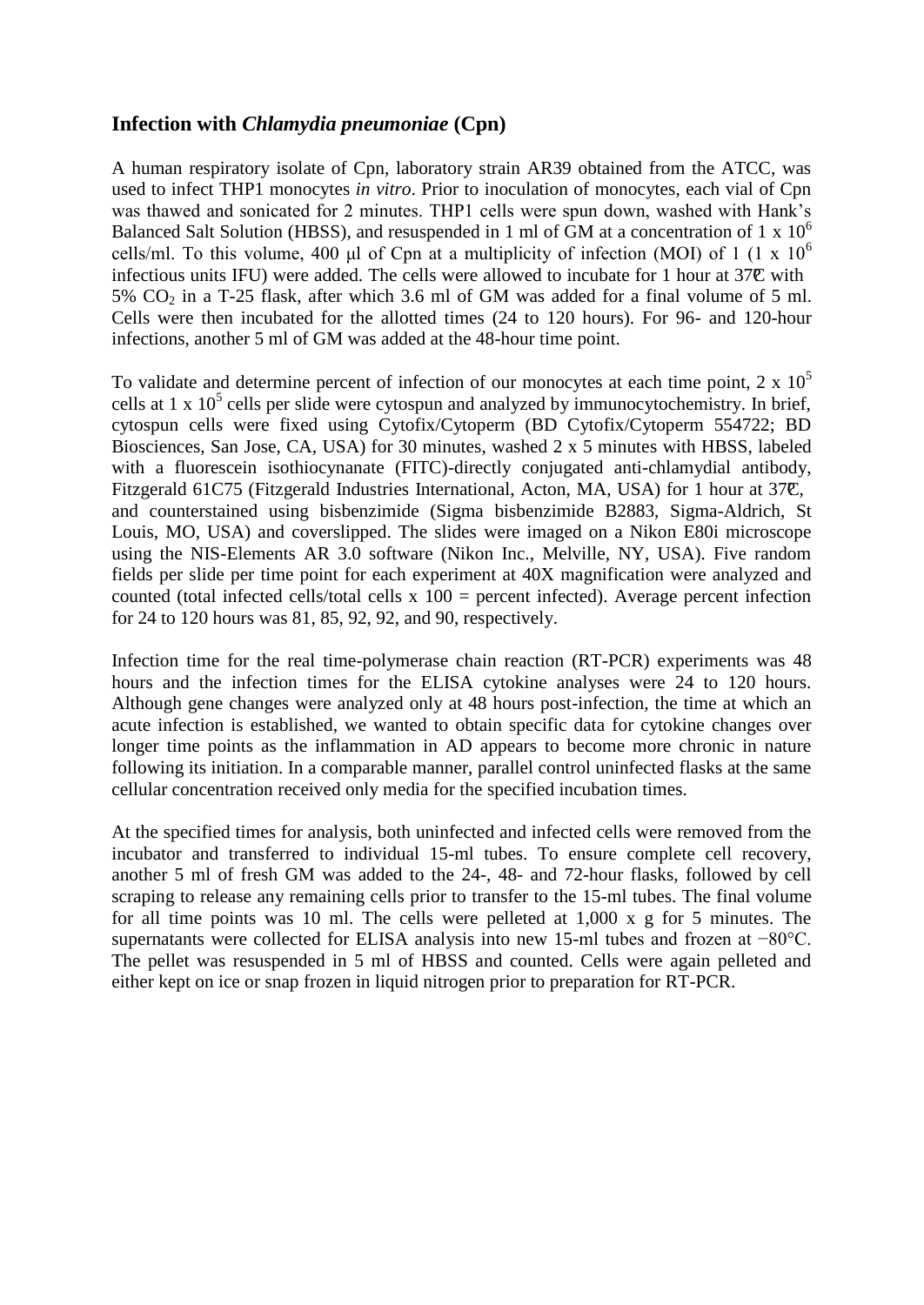#### **RNA isolation**

Using the RNeasy Mini kit (Qiagen Inc., Valencia, CA, USA), RNA was extracted from cell pellets according to manufacturer's directions. In brief, cells were mixed with RLT buffer, pipetted onto a QIAshredder<sup>™</sup> spin column and centrifuged for 2 minutes at 15,000 x g to lyse and homogenize the cells. Ethanol was mixed with this sample, transferred to an RNeasy spin column, centrifuged for 15 seconds at 8,000 x g and the flow-through discarded. RW1 Buffer (700 μl) was added, centrifuged for 15 seconds at 8,000 x g and flow-through discarded. RPE Buffer (500 μl) was added to the RNeasy spin column, centrifuged for 15 seconds at 8,000 x g, flow-through discarded, another 500 μl of RPE Buffer was added and centrifuged for 2 minutes at 8,000 x g. Finally, the RNA was eluted from the spin column in RNase-free water (30 μl).

#### **First strand synthesis**

Using the RT<sup>2</sup> First Strand Kit (SABiosciences, Qiagen, Valencia, CA, USA), cDNA was produced from 1 μg of RNA following the First Strand Kit protocol according to manufacturer's directions. To eliminate any contaminating genomic DNA carryover, a Genomic DNA Elimination step preceded the reverse transcription reaction. Following reverse transcription, 91 μl of RNase, DNase-free water was added to each 20 μl of cDNA. This cDNA was either used immediately for RT-PCR or frozen at −20°C until use.

#### **Real time-polymerase chain reaction (RT-PCR)**

RT-PCR was used to determine the level of gene transcription using the Human Innate and Adaptive Immune Responses  $RT^2$  Profiler<sup>TM</sup> PCR Array (PAHS-052) from SABiosciences (Qiagen, Valencia, CA, USA). The cDNA samples were spun briefly to remove any particulate material. The master mix cocktail was prepared according to the specifications for the 96-well plate.

Twenty-five microliters of the experimental cocktail was added to each well of the 96-well RT-PCR array plate. The plate was run on the Applied Biosciences 7000 Sequence Detection System (Life Technologies Corporation, Carlsbad, CA, USA) utilizing ABI Prism 7000 SDS Software and then analyzed using software on the SABiosciences website [33]. The data are normalized to the control housekeeping genes *RPL13A*, *GAPDH* and *ACTB*. The website calculates fold change (fold difference) by the  $2^{-\Delta}$ CT method with the control being the uninfected THP1 cells. Statistical analysis of the results was done using Student's *t*-test. *P*values below 0.05 were considered to be significant. RT-PCR experiments were performed using cDNA from 4 separate experiments comparing 48 hour Cpn-infected THP1 monocytes to parallel uninfected monocytes grown for 48 hours.

### **Multi-analyte ELISA array**

Using the Multi-Analyte ELISArray Kit protocol version 1.4 from SABiosciences (Qiagen, Valencia, CA, USA), a multi-array ELISA was performed using the supernatants collected during the harvest of uninfected and Cpn-infected THP1 monocytes according to manufacturer's directions. In brief, the supernatants were thawed and centrifuged for 10 minutes at 1,000 x g to remove any particulate material. Fifty microliters of each experimental sample, in triplicate, was added to the array that included specific cytokine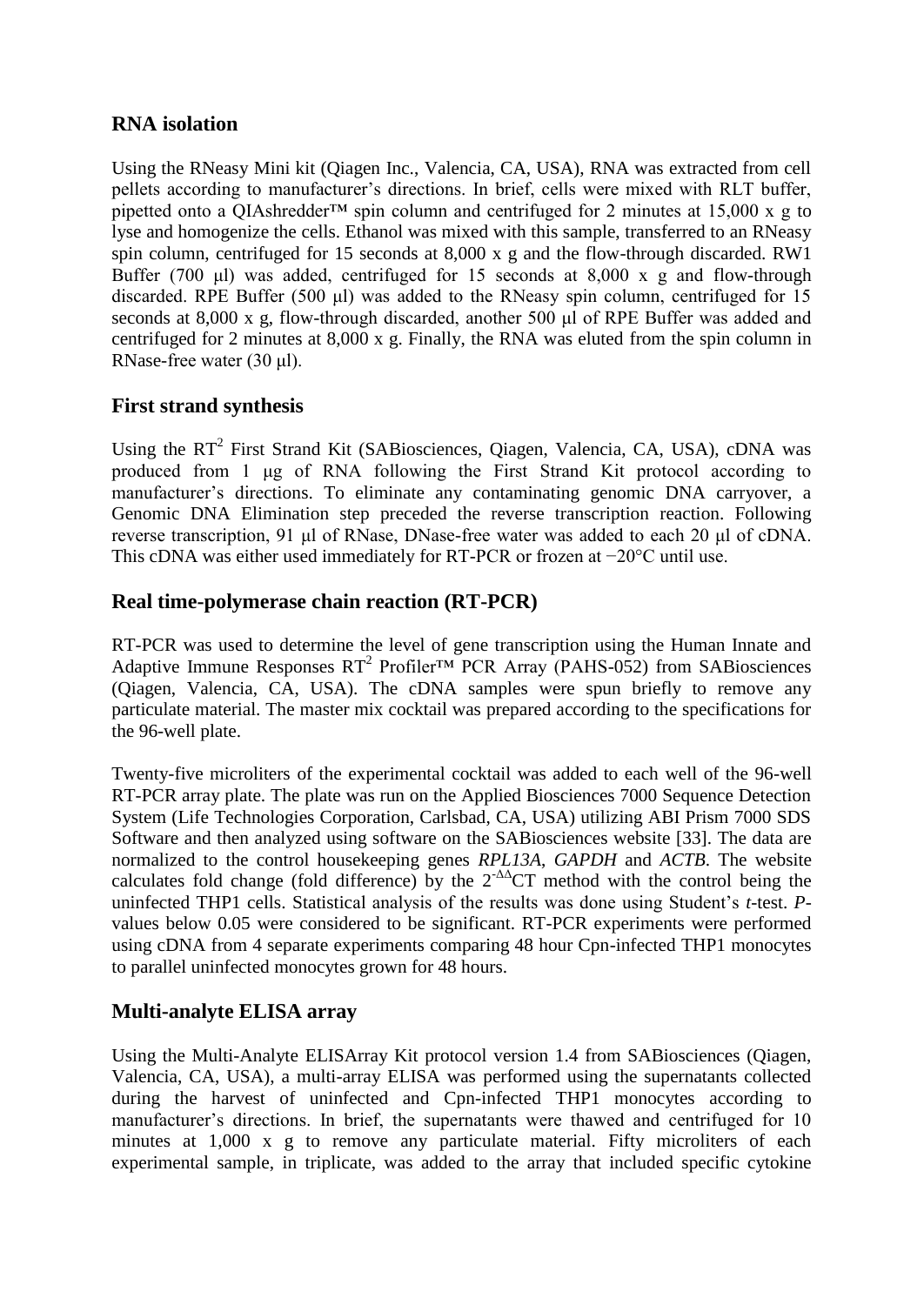capture antibodies: IL-1 $\alpha$  IL-1 $\beta$ , IL-2, IL-4, IL-6, IL-8, IL-12, IL-17 $\alpha$ , IFN- $\gamma$ , TNF- $\alpha$  and GM CSF (colony stimulating factor) and allowed to incubate at room temperature (RT) for 2 hours.

After numerous buffer washes, 100 μl of the diluted biotinylated detection antibodies were added to the appropriate wells of the ELISA plate and incubated in the dark for 1 hour at room temperature (RT). Following this incubation, the plate was washed and 100 μl of dilute Avidin-horseradish peroxidase (HRP) were added into all wells and incubated in the dark for 30 minutes at RT. After this incubation, development and stop solutions were added followed by detection of absorbance changes at 450 and 570 nm on a UV/VIS spectrophotometer (Nicolet Evolution 100, Thermo Fisher Scientific, Pittsburgh, PA, USA).

The raw data obtained from the absorbance readings were normalized to the cell counts of each sample. Averages of all triplicates were determined along with standard deviations and an analysis of variance (ANOVA) statistical test was performed. Time points of 24, 48 and 72 hours were tested in triplicate in 5 separate experiments, while the 96- and 120-hour time points were tested in triplicate in 4 separate experiments.

#### **Single-analyte ELISA array**

Using the Single-Analyte ELISArray Kit protocol version 1.4 from SABiosciences (Qiagen, Valencia, CA, USA), a single-analyte ELISA was performed for IL-1β, IL-6, and IL-8 according to manufacturer's directions using the supernatants collected during the harvest. In brief, the supernatants were thawed and centrifuged for 10 minutes at 1,000 x g to remove any particulate material. Preparation of the antigen standard dilution was prepared by serial dilution. As with the multi-analyte array, the array was prepared using 50 μl of each experimental sample in triplicate and allowed to incubate at RT for 2 hours, followed by incubation with the detection antibodies. Similar to the previous multi-analyte arrays, Avidin-HRP was used to determine binding of the detection antibodies to the cytokines of interest. After color development as described above, absorbance readings were taken at 450 and 570 nm and the raw data were normalized. Averages of all triplicates were found along with standard deviations and an ANOVA statistical test was performed. As with the multi-analyte array, times of 24, 48 and 72 hours were tested in 5 separate experiments and those of 96 and 120 hours were tested from 4 separate experiments.

### **Results**

#### **Real time-polymerase chain reaction**

Gene transcription was analyzed by RT-PCR using an innate and adaptive immunity microarray with 84 genes organized into 5 functional categories: inflammatory response, septic shock, cytokines, chemokines and their receptors, host defense against bacteria, and antibacterial humoral response. When Cpn-infected THP1 human monocytes were compared to control uninfected monocytes at 48 hours post-infection, 17 gene transcripts (Table 1) had significant increases (*P*-values  $\leq$  0.05).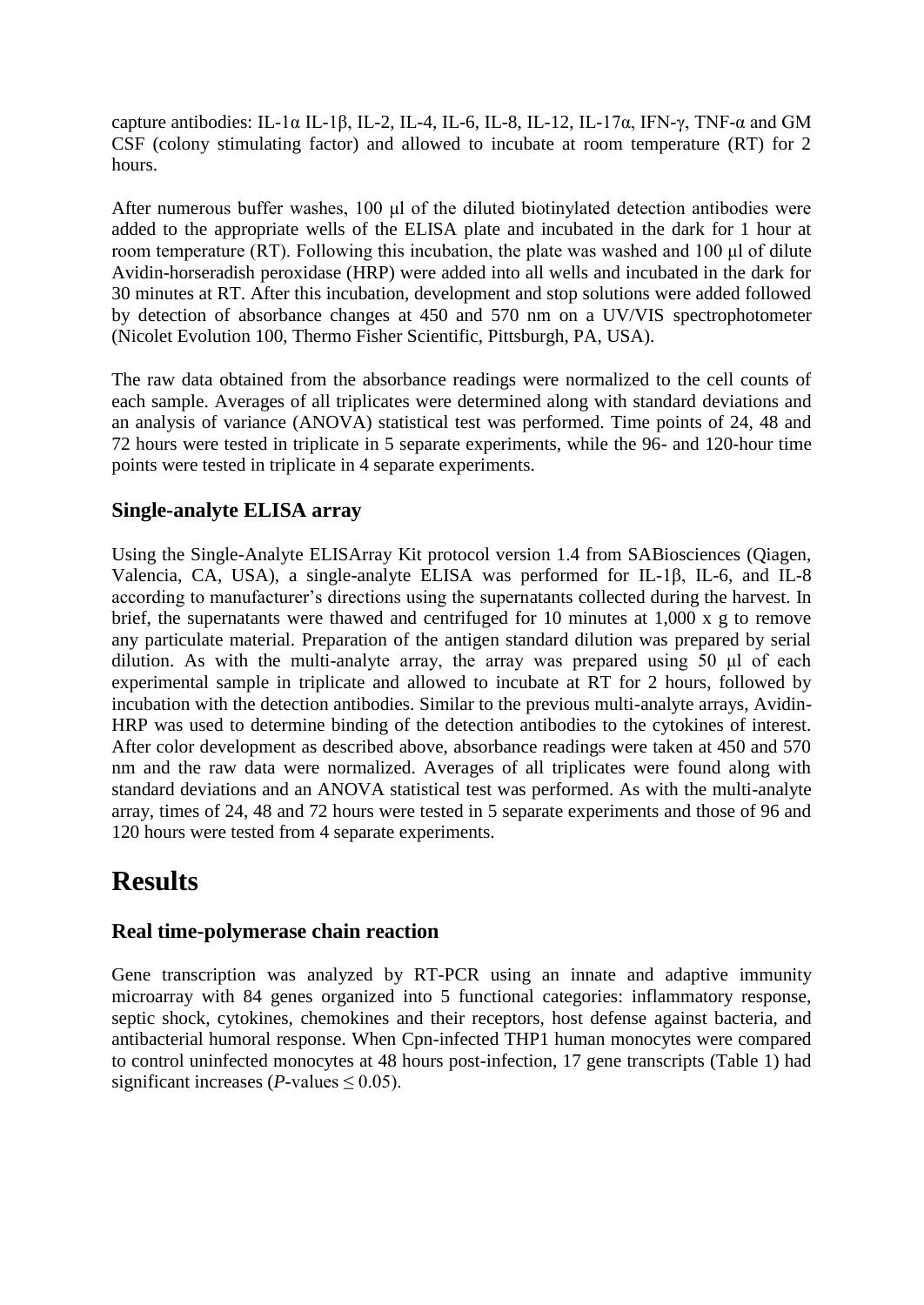|                                               | Gene symbol         | <b>Gene name</b>                                                                       |
|-----------------------------------------------|---------------------|----------------------------------------------------------------------------------------|
| Inflammatory response                         | IL1F5               | Interleukin 1 family, member 5 (delta)                                                 |
|                                               | IL1F8               | Interleukin 1 family, member 8 (eta)                                                   |
|                                               | <b>IL1RN</b>        | Interleukin 1 receptor antagonist                                                      |
|                                               | <i>IRAK2</i>        | Interleukin 1 receptor associated kinase 2                                             |
|                                               | NLRC4               | NLR family, CARD domain containing 4                                                   |
|                                               | TLR8                | Toll-like receptor 8                                                                   |
|                                               | <b>TNF</b>          | Tumor necrosis factor (TNF superfamily, member 2)                                      |
| Host defense against bacteria                 | <i>DEFB4</i>        | Defensin, beta 4                                                                       |
|                                               | <i>DMBT1</i>        | Deleted in malignant brain tumors 1                                                    |
|                                               | <b>NFKBIA</b>       | Nuclear factor of kappa light polypeptide gene enhancer in<br>B-cells inhibitor, alpha |
|                                               | <b>PTAFR</b>        | Platelet-activating factor receptor                                                    |
| Antibacterial response                        | COLEC <sub>12</sub> | Collection sub-family member 12                                                        |
|                                               | <i>CYBB</i>         | Cytochrome B-245, beta polypeptide                                                     |
| Cytokines, chemokines, and their<br>receptors | CCL <sub>2</sub>    | Chemokine (C-C motif) ligand 2                                                         |
|                                               | <i>IFNB1</i>        | Interferon, beta 1, fibroblast                                                         |
|                                               | IL6                 | Interleukin 6 (Interferon, beta 2)                                                     |
| Septic shock                                  | <b>SERPINA1</b>     | Serpin peptidase inhibitor, clade A<br>(alpha-1 antiproteinase, antitrypsin), member 1 |

**Table 1 Innate and adaptive immunity gene transcripts increased at 48 hours in** *Chlamydia pneumoniae* **(Cpn)-infected THP1 cells**

Transcripts analyzed included those associated with the host response to pathogens, including inflammatory response genes, antibacterial humoral response genes, cytokines, chemokines and their receptors, genes involved in bacterial host defense mechanisms and septic shock.

Seven gene transcripts from the inflammatory response category (see Table 1 and Figure 1) had at least a four-fold increase in expression. Toll-like receptor (*TLR*)*8* transcripts had the most dramatic significant fold increase of 33.73, whereas lesser increases were observed for *TNF* (4.26), *NLRC4* (4.34), *IL1F5* (8.79), *IL1F8* (11.29), and the IL-1 receptor genes *IL1RN* (10.83) and *IRAK2* (6.66).

**Figure 1 Inflammatory response, cytokines, chemokines and their receptors, and septic shock gene transcripts.** Transcript increases of THP1 human monocytes at 48 hours post Cpn infection. Only significant gene transcripts with a 4-fold or greater increase compared to uninfected THP1 cells are included  $(P$ -values  $\leq 0.05$ ).

Gene transcripts for 3 cytokines, chemokines and their receptors demonstrated significant > 4-fold increases (Figure 1). *CCL2* transcripts had the most dramatic significant fold increase of 1,136.10 within this category. Expression of *IFNB1* and IL-6 both had significant increases of 11.02 and 6.69, respectively. Under septic shock (Figure 1), only 1 gene (*SERPINA1*, 16.50) was found to have a significant increase in expression.

Transcript changes with regard to the host defense against bacteria revealed four gene transcripts to be significantly up-regulated with > four-fold increases (Figure 2). PTAFR had the most dramatic significant increase in expression with 22.47 fold change. Under antibacterial humoral response (Figure 2), *CYBB* gene expression had the most significant increase of 17.15, while *COLEC12* had a significant increase of 5.64.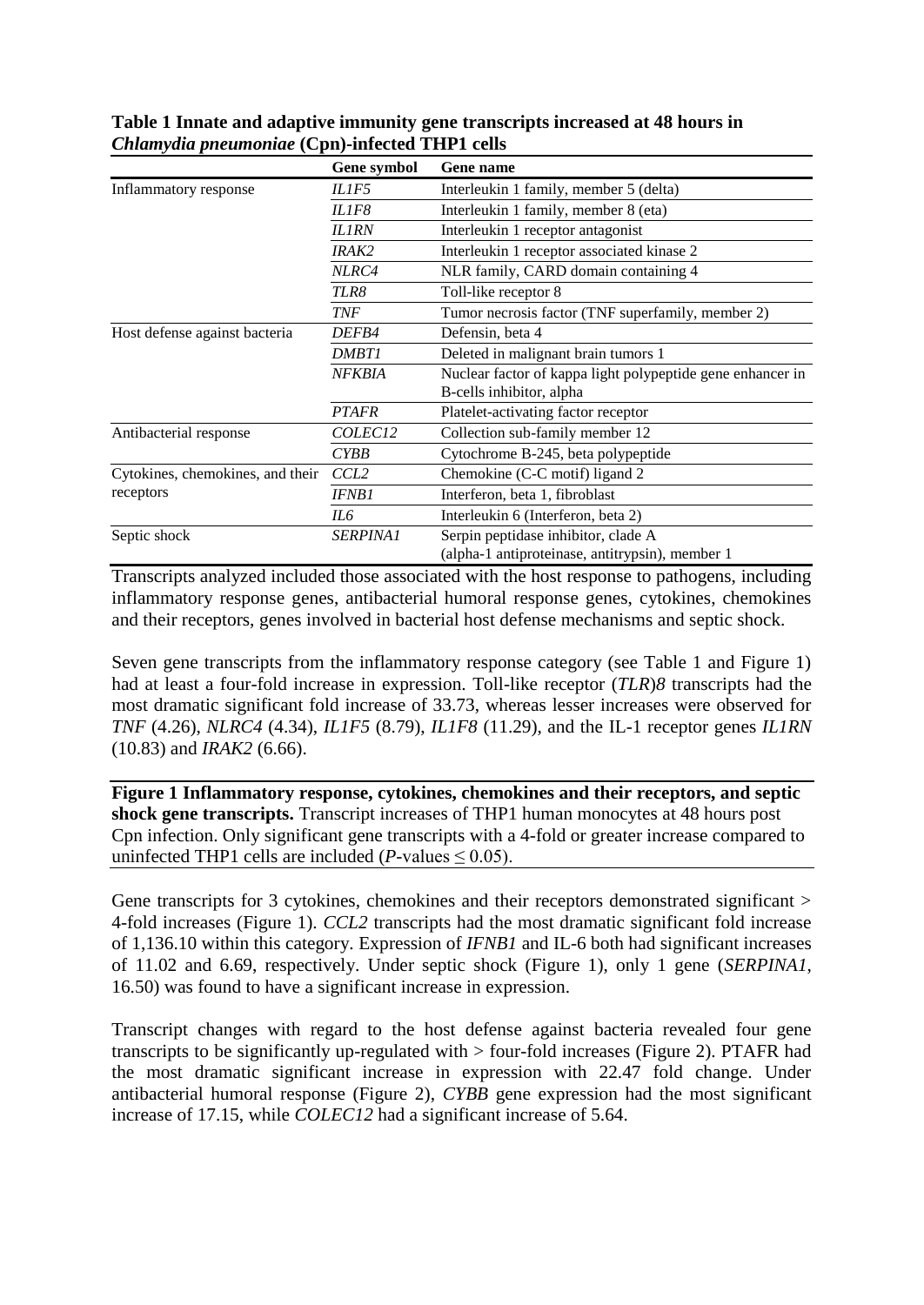**Figure 2 Host defense against bacteria and antibacterial humoral response gene transcripts.** Gene transcript increases of THP1 human monocytes at 48 hours post Cpn infection. Only significant gene transcripts with a 4-fold or greater increase compared to uninfected THP1 cells are included; data are plotted on a log scale,  $(P$ -values  $\leq 0.05$ ).

In summary, of all the 84 genes in the Innate and Adaptive Immunity pathway microarray, expression of *CCL2* showed the most dramatic significant increase. Other cytokine gene transcripts of note such as *IL-6* and *TNF* showed smaller, but significant fold increases in expression.

#### **ELISA**

ELISA techniques were performed using the supernatants of uninfected and Cpn-infected THP1 human monocytes. A multi-analyte ELISArray provided a general overview for secretion per 1 x  $10^6$  cells of 12 cytokines. This ELISArray showed that the cytokines IL-1 $\beta$ , IL-6, and IL-8 have increased secretion when the cells are Cpn-infected, thus single-analyte ELISArrays were performed to further evaluate these 3 cytokines.

### **IL-1β**

A single-analyte ELISArray for IL-1β (Figure 3) demonstrated a significant increase (*P*-value  $\leq$  0.05) in cytokine secretion in the Cpn-infected THP1 human monocytes compared to uninfected THP1 cells for all the time points. In Cpn-infected THP-1 cells, a significant decrease in levels of secreted IL-1β at the 96-hour and 120-hour time points relative to the 24-hour time point was observed. Decreased secretion of IL-1β also was significant for the Cpn-infected THP1 cells at the 72-, 96- and 120-hour time points compared to the levels at 48 hours. At 120 hours, there was significantly lower secretion of IL-1β compared to 72 hours.

**Figure 3 Average secretion of IL-1β.** Average secretion of IL-1β by  $10^6$  cells at the 24-, 48and 72-hour time points repeated in 5 individual experiments, and the 96 hours and 120 hours repeated in 4 individual experiments. The  $(*)$  symbol indicates significance (*P*-value  $\leq 0.05$ ) within time points (uninfected to infected), while the (#) symbol indicates significance (*P*value  $\leq$  0.05) between time points (infected to infected).

### **IL-6**

Analysis of the IL-6 single-analyte ELISArray plate revealed that more IL-6 is secreted from Cpn-infected THP1 cells than uninfected THP1 cells at all times (Figure 4); this difference was significant. Moreover, there was an overall significant decrease in IL-6 secretion from Cpn-infected THP1 cells over the entire time course of infection.

**Figure 4 Average secretion of IL-6.** Average secretion of IL-6 by 10<sup>6</sup> cells at the 24-, 48and 72-hour time points repeated in 5 individual experiments and the 96 hours and 120 hours repeated in 4 individual experiments. The  $(*)$  symbol indicates significance (*P*-value  $\leq 0.05$ ) within time points (uninfected to infected), while the (#) symbol indicates significance (*P*value  $\leq$  0.05) between time points (infected to infected).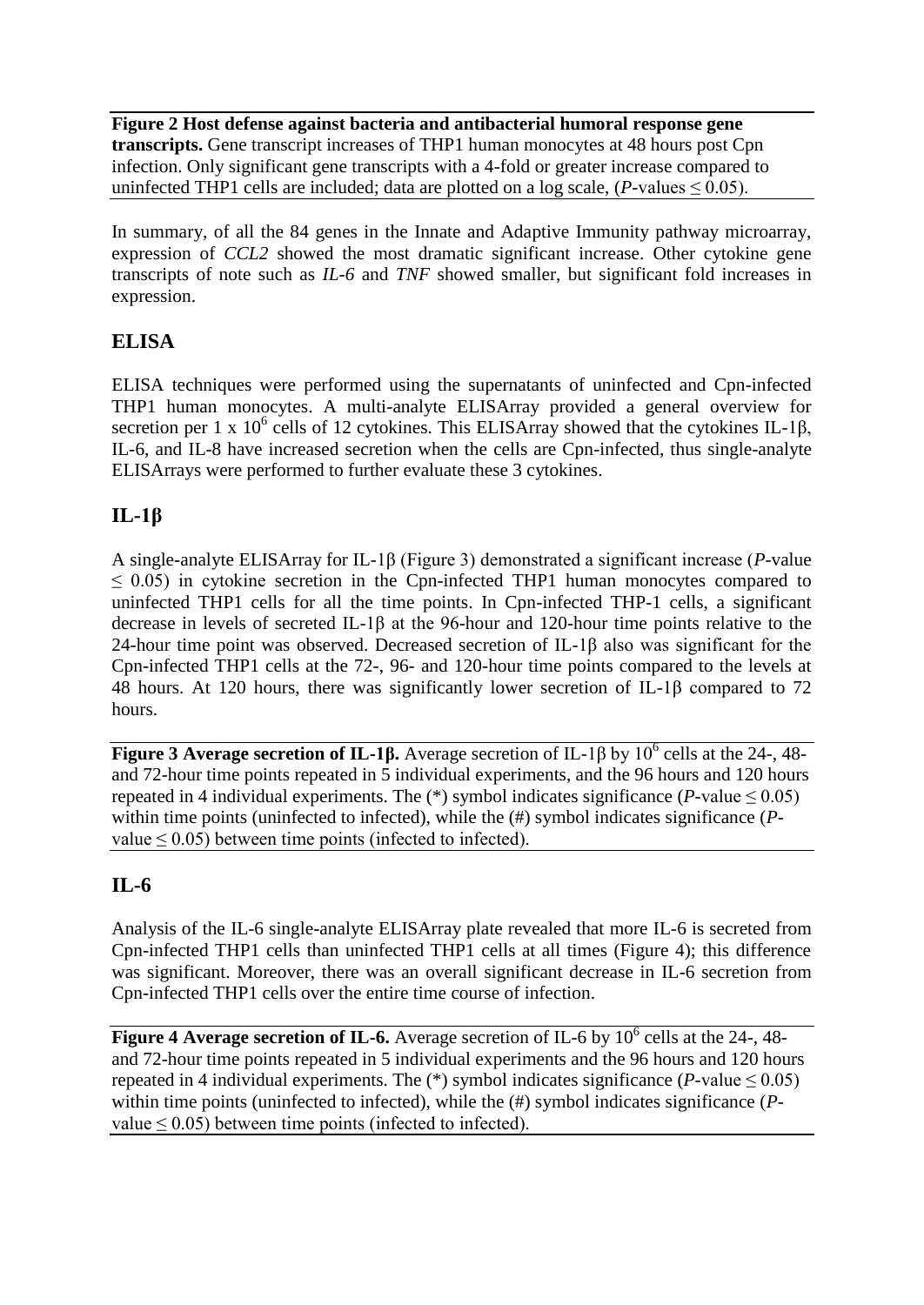#### **IL-8**

Results of the IL-8 single-analyte ELISArray plate revealed an initial significant increase (*P*value  $\leq$  0.05) in the 24-, 48-, 72-, 96- and 120-hour time points between Cpn-infected cells compared to uninfected THP1 (Figure 5). Similar to what was observed with IL-1β, at 96 and 120 hours, there was a marked decrease in secretion of IL-8 from the Cpn-infected THP1 cells compared to the Cpn-infected cells at earlier time points. Furthermore, the decreases seen at 96 and 120 hours as compared to 24 and 48 hours were significant (*P*-value  $\leq$  0.05), as was the decrease seen from the 48-hour time to the 72-hour time point, and the decrease seen from 72 hours to the 96- and 120-hour time points.

**Figure 5 Average secretion of IL-8.** Average secretion of IL-8 by 10<sup>6</sup> cells at the 24-, 48and 72-hour time points repeated in 5 individual experiments and the 96 hours and 120 hours repeated in 4 individual experiments. The  $(*)$  symbol indicates significance (*P*-value  $\leq 0.05$ ) within time points (uninfected to infected), while the (#) symbol indicates significance (*P*value  $\leq$  0.05) between time points (infected to infected).

### **Discussion**

Chlamydial species have been associated with a spectrum of diseases of clinical significance shown to be a result of immunopathogenesis. Although the immune response is central for disease manifestations, there is still much to learn about the mechanisms that initiate and sustain the inflammatory response to Cpn infection [34,35]. Secretion of pro-inflammatory cytokines occurs when host cells, including monocytes and microglia, are infected with Cpn [35,36]. The current study evaluates changes in THP1 monocyte gene expression at 48 hours post-infection (acute) and in specific cytokine production/secretion over a 5-day (chronic) course of infection. Our data indicate that infection of monocytes with Cpn results in significant changes in host gene transcription and secretion of pro-inflammatory cytokines. Furthermore, cytokine secretion (IL-1β, IL-6, IL-8) appears to be maintained for an extended period of infection, suggesting that a more chronic or persistent infection can maintain the pro-inflammatory condition. Work by others has suggested that similar cytokines were secreted after Cpn infection of THP1 monocytes, although shorter periods of infection with a higher multiplicity of infection (ie,  $MOI = 5$ ) were evaluated [37]. Thus, our data suggest that Cpn-infected monocytes at a modest level of infection (ie,  $MOI = 1$ ) can promote an acute and sustained pro-inflammatory state.

Previous work has shown that Cpn can infect multiple cell types including endothelial cells, epithelial cells, smooth muscle cells, and peripheral blood mononuclear cells [1,38,39]. Cpninfected macrophages have been found in sites such as the peritoneum and spleen following respiratory inoculation of New Zealand white rabbits [40]. These findings suggest that the migratory capabilities of peripheral blood monocytes may help to facilitate systemic infection [41]. Moreover, infection of human monocytes with Cpn appears to enhance their migration across an *in vitro* model of the blood-brain barrier (BBB) comprised of a human brain microvascular endothelial cell layer [4]. Previous studies have shown that infection in the lung is the main stimulus for monocytic and lymphocytic infiltration leading to potential dissemination of infection into the circulation [40,42]. Blood vessels and monocytes in AD brain tissue have been shown to be infected with Cpn, thus we postulate that Cpn entering the circulation upon infection of monocytes could result in access to the CNS through the BBB [4,5,43]. With regards to LOAD, Cpn has been studied as a possible etiologic agent [1,2] and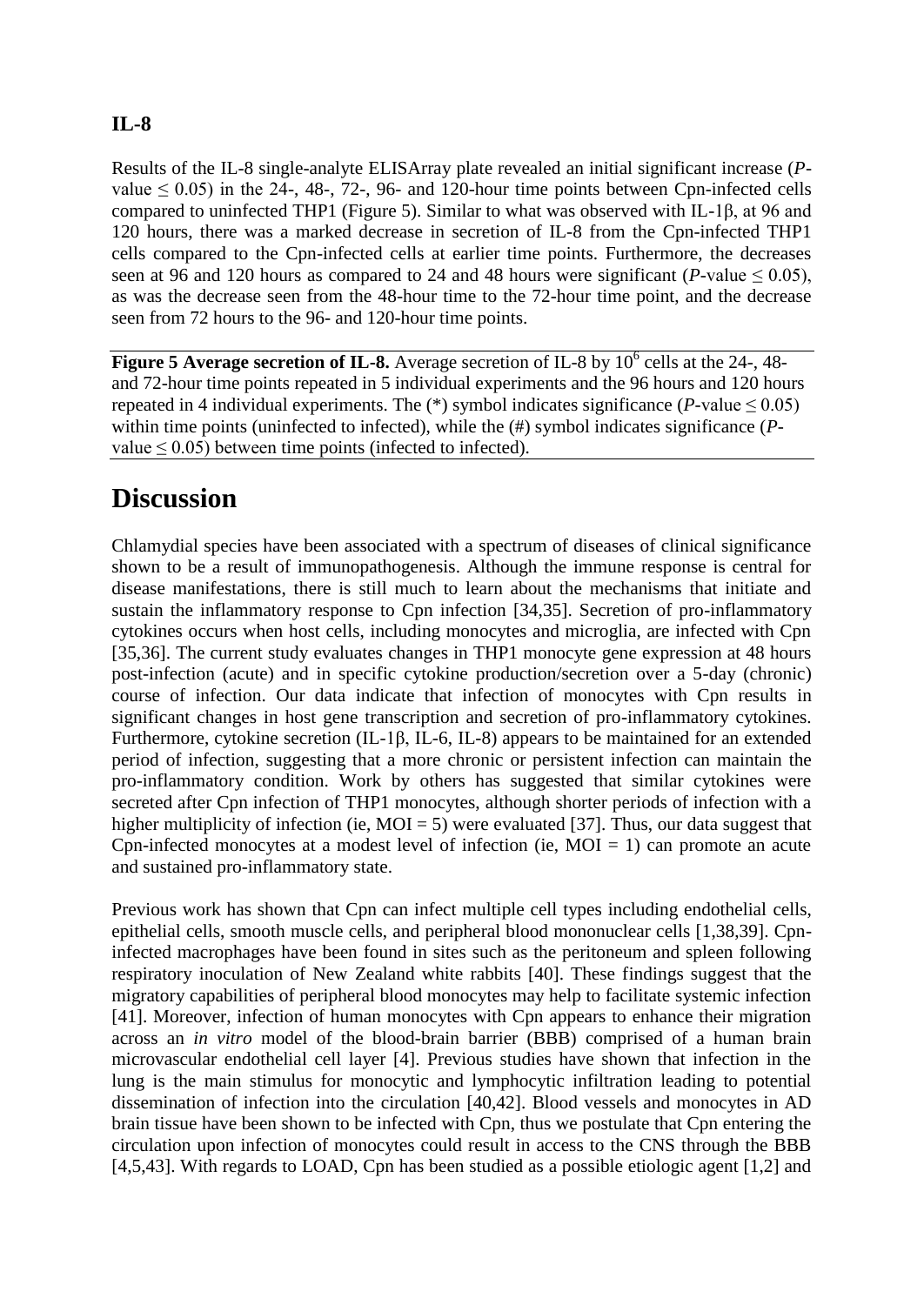supporting evidence for Cpn in the etiopathogenesis of AD was provided by a study by Little *et al*. 2004 which revealed amyloid deposits resembling plaques found in AD brains in the brains of non-transgenic BALB/c mice following intranasal infection with Cpn [42].

As discussed previously, numerous cytokines have been shown to be involved in neuroinflammation in AD, and previous work by others has implicated high levels of IL-1 directly in neuronal degeneration [44,45]. IL-1β is a member of the interleukin 1 cytokine family and is produced by endothelial cells, some epithelial cells, and also by activated macrophages as a pro-protein, which is proteolytically processed to its active form by IL-1β convertase. This cytokine is an important mediator of the inflammatory response, and is involved in a variety of cellular activities, including cell proliferation, differentiation, and apoptosis [46]. Also, IL-1 $\beta$  activates nitric oxide synthase (NOS), which is implicated in neuronal damage, ultimately leading to cell death in hippocampal neurons [47]. Furthermore, IL-1β has been shown to play a part in the promotion of neuronal synthesis of β amyloid precursor protein (APP) and may enhance the transition from diffuse to fibrillar neuritic plaques [48]. Our data suggest that infection may play an early role in the etiology of AD, even before amyloid is produced. This contrasts with others who have focused previously on amyloid as being the principal stimulus for the activation of this cytokine [28].

The key debate, therefore, lies not in what this cytokine can activate and/or damage in the brain, but rather what initiates its production. Levels of IL-1β have been shown to be higher in the cerebrospinal fluid (CSF) of AD patients than in patients with vascular dementia or control patients [49,50]. Our data show that IL-1 $\beta$  is significantly up-regulated at all times through 120 hours post-infection of monocytes and thus is consistent with the cytokine profile in AD, suggesting that infection can be an initiating stimulus for this cytokine.

Evidence suggests that IL-1 $\beta$  and IL-6 up-regulate the cdk5/p35 complex [51], a protein kinase involved in *tau* hyperphosphorylation, a major pathological process observed in AD. IL-6 also may be involved in neuronal degradation. IL-6 is an inflammatory cytokine that is secreted by leukocytes and other various cell types during infection [52]. As a proinflammatory cytokine, IL-6 is secreted by T-cells, endothelial cells, and macrophages, which stimulate an immune response to tissue damage leading to inflammation in the surrounding area. IL-6 is an important mediator of fever and of the acute phase response. IL-6 can be secreted by macrophages in response to specific microbial molecules, referred to as pathogen associated molecular patterns (PAMPs), and can induce intracellular signaling cascades that can further give rise to inflammatory cytokine production [53]. Infection with Cpn, as we have determined in this study, influences significant secretion of this cytokine from infected monocytes.

Not surprisingly, in our study, several gene transcripts were found to have significant fold increases in the group consisting of the host defense against bacteria. These included: *DEFB4*, *DMBT1*, *PTAFR*, and *NFKBIA. DEFB4* is the transcript that codes for a defensin protein with antimicrobial activity that has been shown to act as a cytokine linking innate and adaptive immune responses [54]. Along these lines, Aβ amyloid 1-42 has been demonstrated to have antibacterial properties and has been speculated to act as an anionic defensin [55]. However, whether Aβ 1-42 production and processing in LOAD results, in part, as an antibacterial response is still debatable. Therefore, defensin transcript increases are intriguing and warrant further study.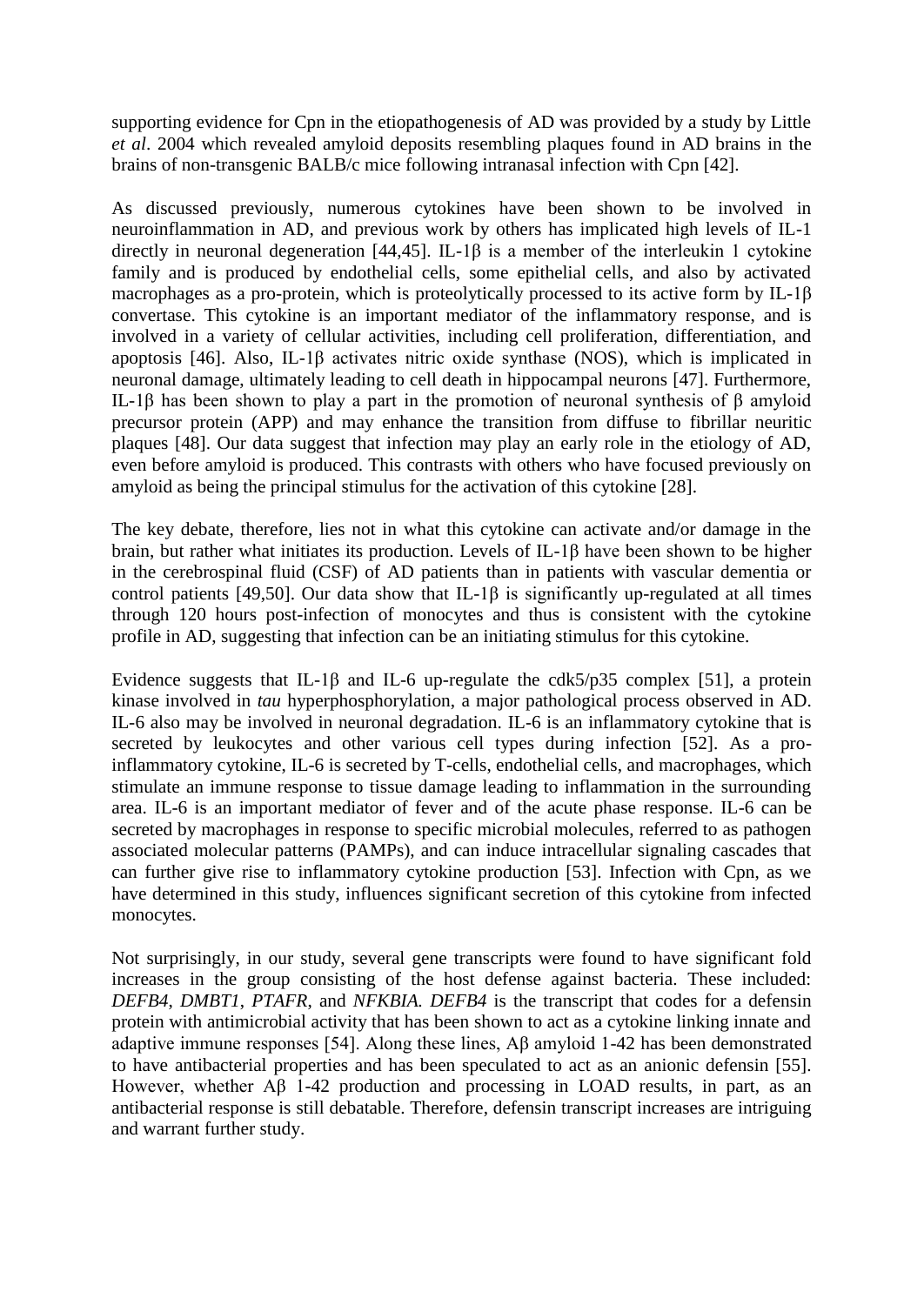Up-regulation of *DMBT1* takes place in response to activation of the intracellular pattern recognition molecule NOD2 and consecutive NFkB-activation; this hinders bacterial invasion and lipopolysaccharide (LPS)-induced TLR4 activation [56]. *PTAFR* is the gene for the platelet activating factor receptor, which plays a role in the inflammatory response [57]. *NFKBIA* could lead to inhibition of the NF<sub>K</sub>B protein complex by trapping this transcription factor in the cytoplasm, effectively leading to its inactivation. However, as NFκB activation is upstream of gene transcription for IL-1β mentioned above, its complete inactivation by *NFKBIA* up-regulation appears unlikely in our infected cells.

Another interesting entity found to be activated in infected cells is the inflammasome complex. This is a cytoplasmic multi-protein complex that activates caspase-1, leading to the processing and secretion of pro-inflammatory cytokines. These complexes are associated with TLRs to mediate the response to extracellular and intracellular pathogens [58]. *NLRC4* (*NLR family*, *CARD domain containing 4*) is involved in the regulation of caspase-1, which upon activation results in processing and secretion of IL-1β. In this study, the *NLRC4* gene transcript showed significant fold increases. Previously, others have shown that *NLRC4* is required for the activation of caspase-1 and IL-1β secretion in response to bacterial flagellin [59]. Interestingly, inflammasome activation also may arise as an outcome of amyloid deposition and aggregation [60]. By orchestrating the activation of precursors of proinflammatory caspases, which in turn activate IL-1β, IL-18 and IL-33 secretion, the inflammasome promotes a potent inflammatory response that influences the release of toxins from glial and endothelial cells [61]. Although the NLRC4 inflammasome has been shown to be activated by flagellated Gram-negative bacteria, recent studies have shown evidence for a flagellin-independent pathway that activates the NLRC4 inflammasome after infection with certain aflagellated bacteria [62]. As Cpn is an intracellular bacterium and aflagellated, our data would support that of a flagellin-independent pathway. Another important response to infection is one in which acute phase reactants are produced and secreted into blood. Of these, serpins are included and constitute the largest superfamily of protease inhibitors in humans [63,64]. In the microarray used in this study, SerpinA1 (Serpin peptidase inhibitor clade A member 1) transcript was shown to increase significantly following infection. This serpin is also known as  $\alpha_1$ -antitrypsin (AAT), a highly effective inhibitor of neutrophil elastase and one that plays an important role in coagulation, inflammation, and turnover of extracellular matrix. SerpinA1 also inhibits the activity of plasmin, thrombin, trypsin, chymotrypsin, and plasminogen activator.

*MCP1*/*CCL2* gene transcript in the family of cytokines and chemokines was significantly increased following Cpn infection. This transcript was the most dramatically altered following infection and has been recognized as a very important contributor to the inflammatory response observed in AD [65]. The MCP1/CCL2 protein has been shown to be increased in both CSF and plasma from individuals with mild cognitive impairment (MCI) and AD [66]. While the exact effects of MCP1/CCL2 in the MCI/AD brain are not fully understood, some experiments have shown that CCL2 may alter the properties of the BBB to allow for increased monocyte migration into brain tissues [67]. Furthermore, this chemokine may affect the production and clearance of Aβ amyloid from the brain [68]. Hence, although we did not measure the protein directly, the dramatic increase in this transcript would suggest that infection induction leading to such a large change is worthy of further evaluation.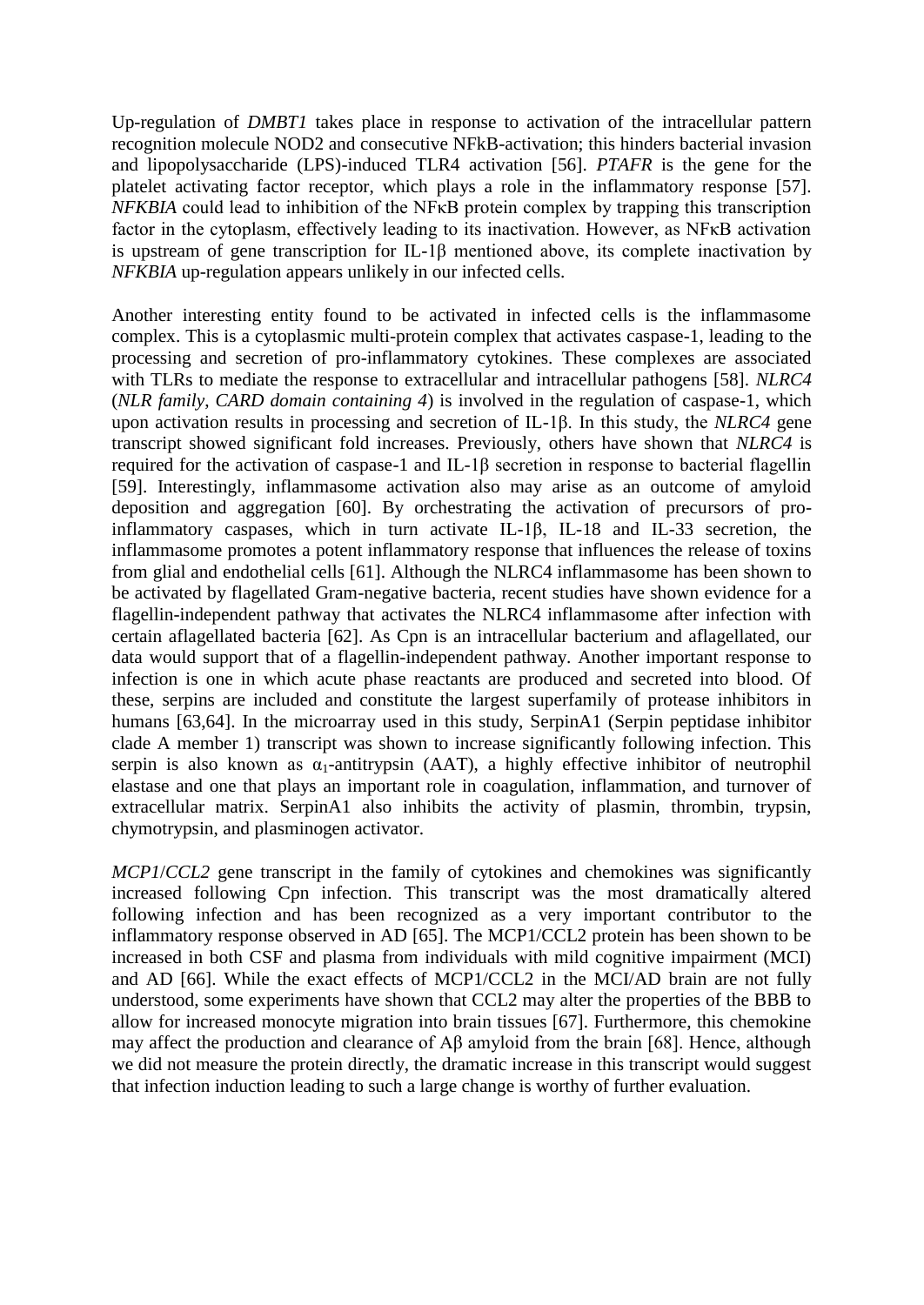### **Conclusion**

Utilizing RT-PCR and ELISA techniques, our data demonstrate that Cpn infection of THP1 human monocytes promotes an innate immune response, as pro-inflammatory gene transcripts and proteins showed significant fold increases. Furthermore, since research suggests that a chronic inflammatory state is present within the AD brain [10] and prior evidence has shown monocytes infected with Cpn in AD brains [1,3], we suggest that the pro- and chronic inflammatory states involved in AD pathogenesis may arise in part by Cpn infection of monocytes. These data are consistent with that of previous work suggesting that amyloid could be both a response to and an initiator of inflammation in the AD brain [22]. In effect, infection in the AD brain could initiate the inflammatory cascade that results in CNS damage reflected by amyloid production/processing and deposition. Inflammation generated by amyloid accumulation would then 'secondarily' result in extended damage via an inflammatory response generating ever increasing AD neuropathology. Further research to define the early events occurring in AD pathogenesis may help to clarify how infection with Cpn, and possibly other pathogens, may be an initiator of inflammation in sporadic LOAD.

## **Abbreviations**

AAT, α1-antitrypsin; Aβ, β-amyloid; ABI, Applied BIosystems; AD, Alzheimer's disease; ANOVA, analysis of variance; APP, amyloid precursor protein; ATCC, American type culture collection; BBB, blood-brain barrier; cDNA, complementary deoxyribonucleic acid; Cpn, *Chlamydia pneumoniae*; CNS, central nervous system; CRP, C-reactive protein; CSF, cerebrospinal fluid; CT, cycle threshold; ELISA, enzyme linked immunosorbent assay; FBS, fetal bovine serum; FITC, fluorescein isothiocyanate; GM, growth media; HBSS, Hanks balanced salt solution; HRP, horseradish peroxidase; ie, that is; IFN, interferon; IFU, infectious units; IL, interleukin; LOAD, late-onset Alzheimer's disease; LPS, lipopolysaccharide; MCI, mild cognitive impairment; MCP1, monocyte chemoattractant peptide-1; MOI, multiplicity of infection; NFκB, nuclear factor kappa B; NLRC4, Nod –like receptor family CARD domain-containing protein 4; NOD2, Nucleotide-binding oligomerization domain-containing protein 2; NOS, nitric oxide synthase; PAMPS, pathogen associated molecular patterns; Rantes, regulated on activation normal T cell expressed and secreted; RNA, ribonucleic acid; RPMI, Roswell Park Memorial Institute; RT, room temperature; RT-PCR, real time – polymerase chain reaction; TGF-β, tumor growth factor beta; TLR4, toll-like receptor 4; TNF-α, tumor necrosis factor alpha; UV/VIS, ultraviolet/visible

## **Competing interests**

The authors declare that they have no competing interests.

### **Authors' contributions**

CL carried out the RT-PCR and ELISA experiments and contributed to drafting the manuscript; CJH contributed to data acquisition, study design, data analysis and drafting of the manuscript; STH contributed to data and statistical analyses and drafting the manuscript; BJB conceived the study and contributed to the design and coordination of the experiments and drafting of the manuscript. All authors read and approved the final manuscript.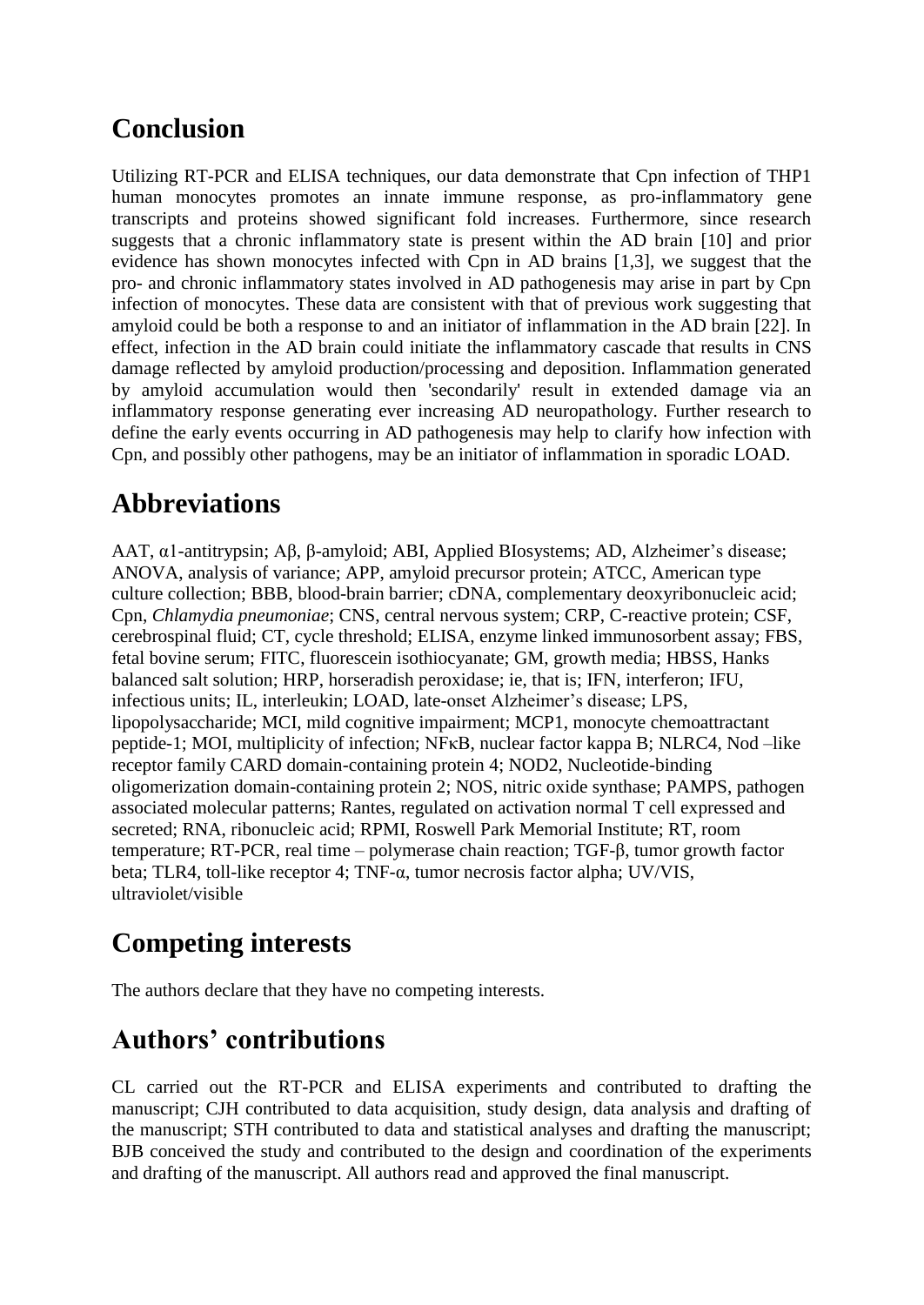### **Acknowledgments**

The authors would like to acknowledge the Center for Chronic Disorders of Aging and the Adolph and Rose Levis Foundation for Alzheimer's Disease Research for their support of this project.

### **References**

1. Balin BJ, Gerard HC, Arking EJ, Appelt DM, Branigan PJ, Abrams JT, Whittum-Hudson JA, Hudson AP: **Identification and localization of** *Chlamydia pneumoniae* **in the Alzheimer's brain.** *Med Microbiol Immunol* 1998, **187**(1)**:**23–42.

2. Gerard HC, Dreses-Werringloer U, Wildt KS, Deka S, Oszust C, Balin BJ, Frey WH 2nd, Bordayo EZ, Whittum-Hudson JA, Hudson AP: *Chlamydophila* **(***Chlamydia***)** *pneumoniae* **in the Alzheimer's brain.** *FEMS Immunol Med Microbiol* 2006, **48**(3)**:**355–366.

3. Hammond CJ, Hallock LR, Howanski RJ, Appelt DM, Little CS, Balin BJ: **Immunohistological detection of** *Chlamydia pneumoniae* **in the Alzheimer's disease brain.** *BMC Neurosci* 2010, **11:**121.

4. MacIntyre A, Abramov R, Hammond CJ, Hudson AP, Arking EJ, Little CS, Appelt DM, Balin BJ: *Chlamydia pneumoniae* **infection promotes the transmigration of monocytes through human brain endothelial cells.** *J Neurosci Res* 2003, **71**(5)**:**740–750.

5. MacIntyre A, Hammond CJ, Little CS, Appelt DM, Balin BJ: *Chlamydia pneumoniae* **infection alters the junctional complex proteins of human brain microvascular endothelial cells.** *FEMS Microbiol Lett* 2002, **217**(2)**:**167–172.

6. Fiala M, Lin J, Ringman J, Kermani-Arab V, Tsao G, Patel A, Lossinsky AS, Graves MC, Gustavson A, Sayre J, Sofroni E, Suarez T, Chiappelli F, Bernard G: **Ineffective phagocytosis of amyloid-beta by macrophages of Alzheimer's disease patients.** *J Alzheimers Dis* 2005, **7**(3)**:**221–232. discussion 255–62.

7. Fiala M, Cribbs DH, Rosenthal M, Bernard G: **Phagocytosis of amyloid-beta and inflammation: two faces of innate immunity in Alzheimer's disease.** *J Alzheimers Dis* 2007, **11**(4)**:**457–463.

8. Saresella M, Marventano I, Calabrese E, Piancone F, Rainone V, Gatti A, Alberoni M, Nemni R, Clerici M: **A complex proinflammatory role for peripheral monocytes in Alzheimer's disease.** *J Alzheimers Dis* 2014, **38**(2)**:**403–413.

9. Feng Y, Li L, Sun XH: **Monocytes and Alzheimer's disease.** *Neurosci Bull* 2011, **27**(2)**:**115–122.

10. Ringheim GE, Conant K: **Neurodegenerative disease and the neuroimmune axis (Alzheimer's and Parkinson's disease, and viral infections).** *J Neuroimmunol* 2004, **147**(1–2)**:**43–49.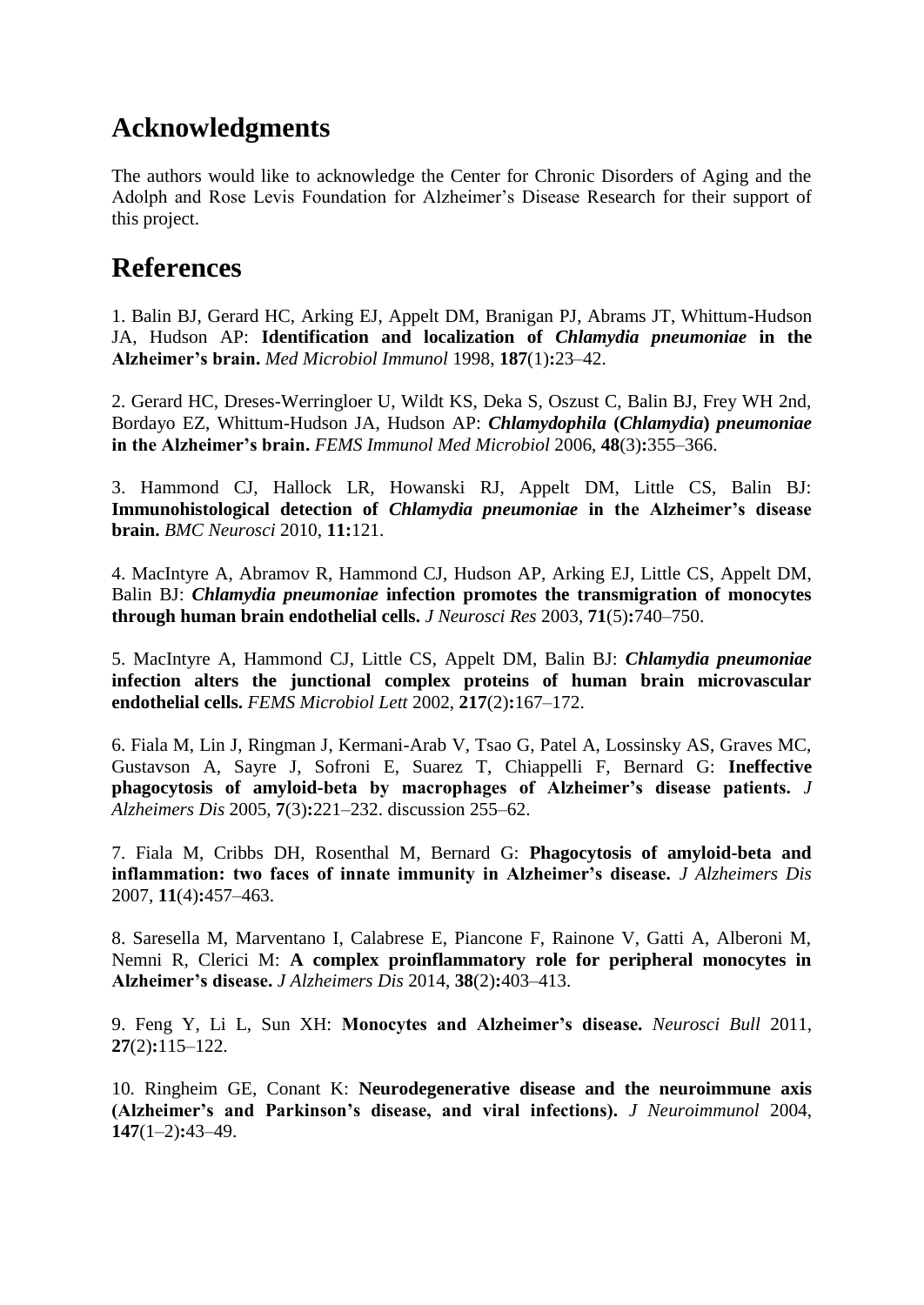11. Griffin WS, Sheng JG, Royston MC, Gentleman SM, McKenzie JE, Graham DI, Roberts GW, Mrak RE: **Glial-neuronal interactions in Alzheimer's disease: the potential role of a 'cytokine cycle' in disease progression.** *Brain Pathol* 1998, **8**(1)**:**65–72.

12. Swardfager W, Lanctot K, Rothenburg L, Wong A, Cappell J, Herrmann N: **A metaanalysis of cytokines in Alzheimer's disease.** *Biol Psychiatry* 2010, **68**(10)**:**930–941.

13. McGeer PL, McGeer EG: **Local neuroinflammation and the progression of Alzheimer's disease.** *J Neurovirol* 2002, **8**(6)**:**529–538.

14. McGeer EG, McGeer PL: **Neuroinflammation in Alzheimer's disease and mild cognitive impairment: a field in its infancy.** *J Alzheimers Dis* 2010, **19**(1)**:**355–361.

15. Akiyama H, Barger S, Barnum S, Bradt B, Bauer J, Cole GM, Cooper NR, Eikelenboom P, Emmerling M, Fiebich BL, Finch CE, Frautschy S, Griffin WS, Hampel H, Hull M, Landreth G, Lue L, Mrak R, Mackenzie IR, McGeer PL, O'Banion MK, Pachter J, Pasinetti G, Plata-Salaman C, Rogers J, Rydel R, Shen Y, Streit W, Strohmeyer R, Tooyoma I, Van Muiswinkel FL, Veerhuis R, Walker D, Webster S, Wegrzyniak B, Wenk G, Wyss-Coray T: **Inflammation and Alzheimer's disease.** *Neurobiol Aging* 2000, **21**(3)**:**383–421.

16. Rogers J, Lue LF: **Microglial chemotaxis, activation, and phagocytosis of amyloid beta-peptide as linked phenomena in Alzheimer's disease.** *Neurochem Int* 2001, **39**(5– 6)**:**333–340.

17. Saez TE, Pehar M, Vargas M, Barbeito L, Maccioni RB: **Astrocytic nitric oxide triggers tau hyperphosphorylation in hippocampal neurons.** *In Vivo* 2004, **18**(3)**:**275–280.

18. Lue LF, Walker DG, Rogers J: **Modeling microglial activation in Alzheimer's disease with human postmortem microglial cultures.** *Neurobiol Aging* 2001, **22**(6)**:**945–956.

19. Kreutzberg GW: **Microglia: a sensor for pathological events in the CNS.** *Trends Neurosci* 1996, **19**(8)**:**312–318.

20. Frautschy SA, Cole GM, Baird A: **Phagocytosis and deposition of vascular betaamyloid in rat brains injected with Alzheimer beta-amyloid.** *Am J Pathol* 1992, **140**(6)**:**1389–1399.

21. Frackowiak J, Wisniewski HM, Wegiel J, Merz GS, Iqbal K, Wang KC: **Ultrastructure of the microglia that phagocytose amyloid and the microglia that produce beta-amyloid fibrils.** *Acta Neuropathol* 1992, **84**(3)**:**225–233.

22. Bitting L, Naidu A, Cordell B, Murphy GM Jr: **Beta-amyloid peptide secretion by a microglial cell line is induced by beta-amyloid-(25–35) and lipopolysaccharide.** *J Biol Chem* 1996, **271**(27)**:**16084–16089.

23. Blasko I, Stampfer-Kountchev M, Robatscher P, Veerhuis R, Eikelenboom P, Grubeck-Loebenstein B: **How chronic inflammation can affect the brain and support the development of Alzheimer's disease in old age: the role of microglia and astrocytes.** *Aging Cell* 2004, **3**(4)**:**169–176.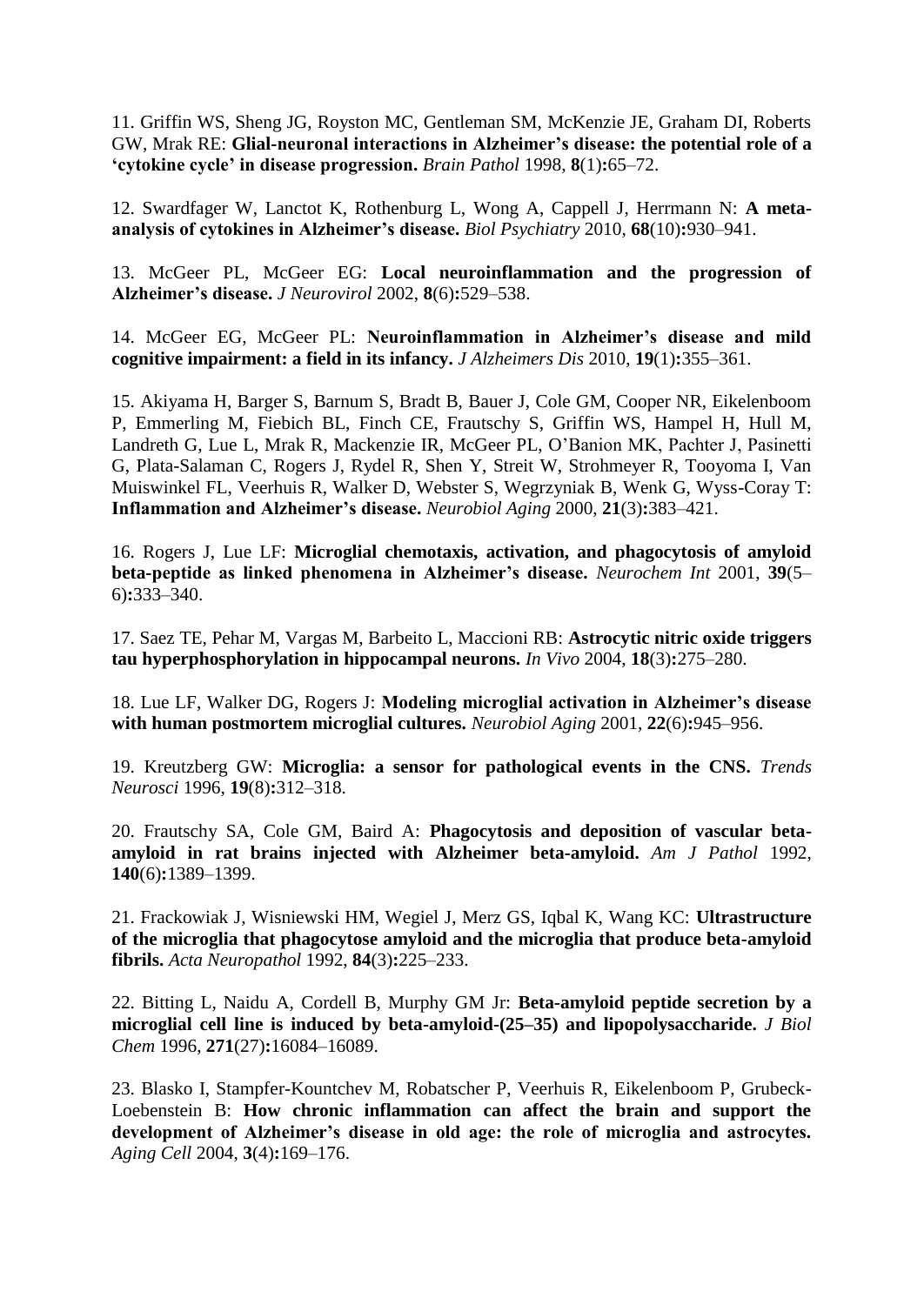24. Lue LF, Rydel R, Brigham EF, Yang LB, Hampel H, Murphy GM Jr, Brachova L, Yan SD, Walker DG, Shen Y, Rogers J: **Inflammatory repertoire of Alzheimer's disease and nondemented elderly microglia** *in vitro***.** *Glia* 2001, **35**(1)**:**72–79.

25. Benveniste EN, Nguyen VT, O'Keefe GM: **Immunological aspects of microglia: relevance to Alzheimer's disease.** *Neurochem Int* 2001, **39**(5–6)**:**381–391.

26. Dickson DW: **The pathogenesis of senile plaques.** *J Neuropathol Exp Neurol* 1997, **56**(4)**:**321–339.

27. Savchenko VL, McKanna JA, Nikonenko IR, Skibo GG: **Microglia and astrocytes in the adult rat brain: comparative immunocytochemical analysis demonstrates the efficacy of lipocortin 1 immunoreactivity.** *Neuroscience* 2000, **96**(1)**:**195–203.

28. Benzing WC, Wujek JR, Ward EK, Shaffer D, Ashe KH, Younkin SG, Brunden KR: **Evidence for glial-mediated inflammation in aged APP(SW) transgenic mice.** *Neurobiol Aging* 1999, **20**(6)**:**581–589.

29. Paradis E, Douillard H, Koutroumanis M, Goodyer C, LeBlanc A: **Amyloid beta peptide of Alzheimer's disease downregulates Bcl-2 and upregulates bax expression in human neurons.** *J Neurosci* 1996, **16**(23)**:**7533–7539.

30. Smits HA, Rijsmus A, van Loon JH, Wat JW, Verhoef J, Boven LA, Nottet HS: **Amyloid-beta-induced chemokine production in primary human macrophages and astrocytes.** *J Neuroimmunol* 2002, **127**(1–2)**:**160–168.

31. Itzhaki RF, Wozniak MA, Appelt DM, Balin BJ: **Infiltration of the brain by pathogens causes Alzheimer's disease.** *Neurobiol Aging* 2004, **25**(5)**:**619–627.

32. Miklossy J, Kis A, Radenovic A, Miller L, Forro L, Martins R, Reiss K, Darbinian N, Darekar P, Mihaly L, Khalili K: **Beta-amyloid deposition and Alzheimer's type changes induced by** *Borrelia* **spirochetes.** *Neurobiol Aging* 2006, **27**(2)**:**228–236.

#### 33. **SABiosciences, a QIAGEN company**

[http://pcrdataanalysis.sabiosciences.com/pcr/arrayanalysis.php]

34. Balin BJ, Little CS, Hammond CJ, Appelt DM, Whittum-Hudson JA, Gerard HC, Hudson AP: *Chlamydophila pneumoniae* **and the etiology of late-onset Alzheimer's disease.** *J Alzheimers Dis* 2008, **13**(4)**:**371–380.

35. Rasmussen SJ, Eckmann L, Quayle AJ, Shen L, Zhang YX, Anderson DJ, Fierer J, Stephens RS, Kagnoff MF: **Secretion of proinflammatory cytokines by epithelial cells in response to chlamydia infection suggests a central role for epithelial cells in chlamydial pathogenesis.** *J Clin Invest* 1997, **99**(1)**:**77–87.

36. Boelen E, Steinbusch HW, van der Ven AJ, Grauls G, Bruggeman CA, Stassen FR: *Chlamydia pneumoniae* **infection of brain cells: an** *in vitro* **study.** *Neurobiol Aging* 2007, **28**(4)**:**524–532.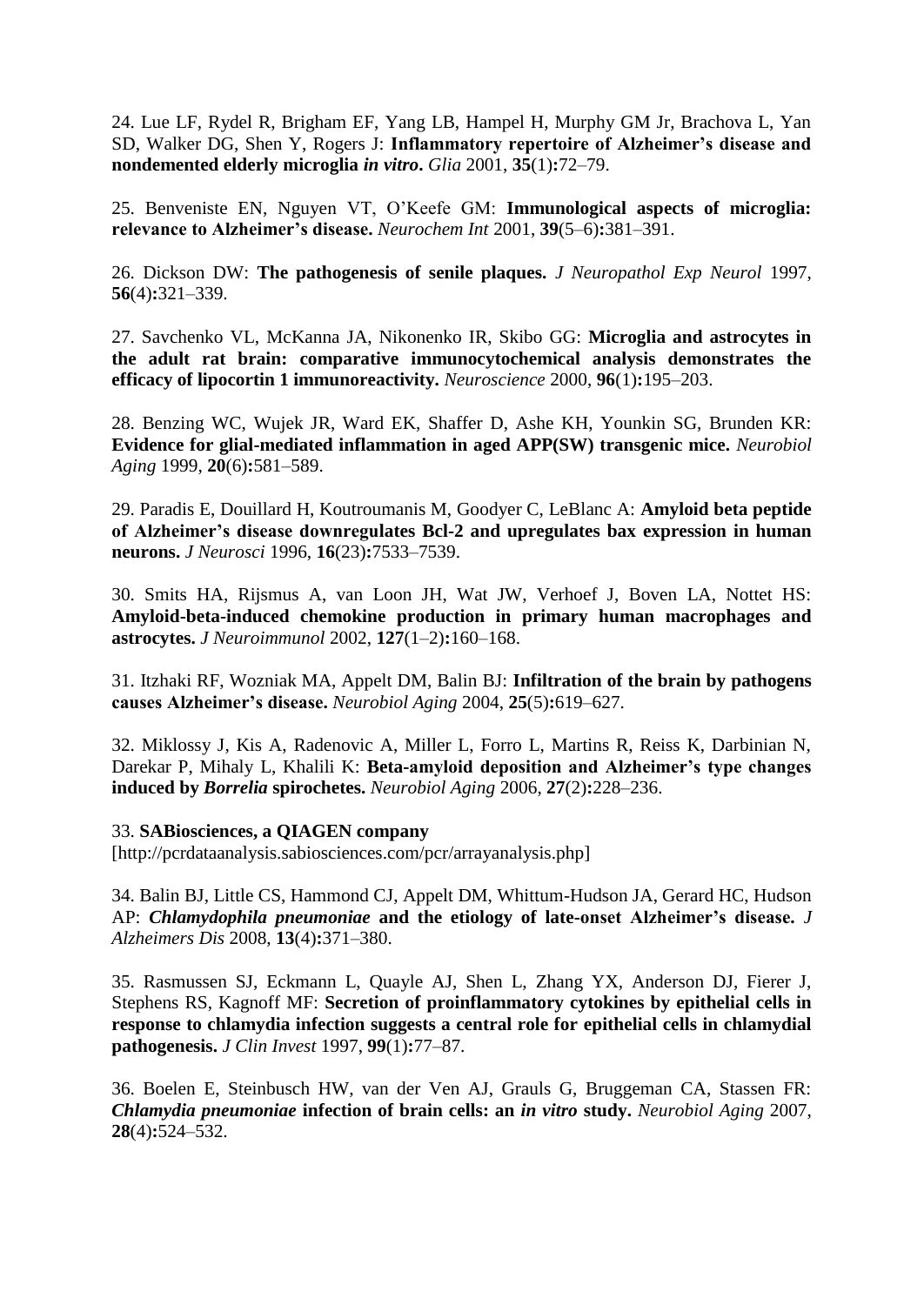37. Carratelli CR, Paolillo R, Rizzo A: *Chlamydia pneumoniae* **stimulates the proliferation of HUVEC through the induction of VEGF by THP-1.** *Int Immunopharmacol* 2007, **7**(3)**:**287–294.

38. Gaydos CA, Summersgill JT, Sahney NN, Ramirez JA, Quinn TC: **Replication of** *Chlamydia pneumoniae in vitro* **in human macrophages, endothelial cells, and aortic artery smooth muscle cells.** *Infect Immun* 1996, **64**(5)**:**1614–1620.

39. Haranaga S, Yamaguchi H, Friedman H, Izumi S, Yamamoto Y: *Chlamydia pneumonia***e infects and multiplies in lymphocytes** *in vitro***.** *Infect Immun* 2001, **69**(12)**:**7753–7759.

40. Gieffers J, van Zandbergen G, Rupp J, Sayk F, Kruger S, Ehlers S, Solbach W, Maass M: **Phagocytes transmit** *Chlamydia pneumoniae* **from the lungs to the vasculature.** *Eur Respir J* 2004, **23**(4)**:**506–510.

41. Koskiniemi M, Gencay M, Salonen O, Puolakkainen M, Farkkila M, Saikku P, Vaheri A: *Chlamydia pneumoniae* **associated with central nervous system infections.** *Eur Neurol* 1996, **36**(3)**:**160–163.

42. Little CS, Hammond CJ, MacIntyre A, Balin BJ, Appelt DM: *Chlamydia pneumoniae* **induces Alzheimer-like amyloid plaques in brains of BALB/c mice.** *Neurobiol Aging* 2004, **25**(4)**:**419–429.

43. Boman J, Soderberg S, Forsberg J, Birgander LS, Allard A, Persson K, Jidell E, Kumlin U, Juto P, Waldenstrom A, Wadell G: **High prevalence of** *Chlamydia pneumoniae* **DNA in peripheral blood mononuclear cells in patients with cardiovascular disease and in middle-aged blood donors.** *J Infect Dis* 1998, **178**(1)**:**274–277.

44. Griffin WS, Stanley LC, Ling C, White L, MacLeod V, Perrot LJ, White CL 3rd, Araoz C: **Brain interleukin 1 and S-100 immunoreactivity are elevated in Down syndrome and Alzheimer disease.** *Proc Natl Acad Sci U S A* 1989, **86**(19)**:**7611–7615.

45. Sheng JG, Ito K, Skinner RD, Mrak RE, Rovnaghi CR, Van Eldik LJ, Griffin WS: **In** *vivo* **and** *in vitro* **evidence supporting a role for the inflammatory cytokine interleukin-1 as a driving force in Alzheimer pathogenesis.** *Neurobiol Aging* 1996, **17**(597047429)**:**761–766.

46. Mrak RE, Griffin WS: **Interleukin-1, neuroinflammation, and Alzheimer's disease.** *Neurobiol Aging* 2001, **22**(6)**:**903–908.

47. Serou MJ, DeCoster MA, Bazan NG: **Interleukin-1 beta activates expression of cyclooxygenase-2 and inducible nitric oxide synthase in primary hippocampal neuronal culture: platelet-activating factor as a preferential mediator of cyclooxygenase-2 expression.** *J Neurosci Res* 1999, **58**(4)**:**593–598.

48. Griffin WS, Sheng JG, Gentleman SM, Graham DI, Mrak RE, Roberts GW: **Microglial interleukin-1 alpha expression in human head injury: correlations with neuronal and neuritic beta-amyloid precursor protein expression.** *Neurosci Lett* 1994, **176**(2)**:**133–136.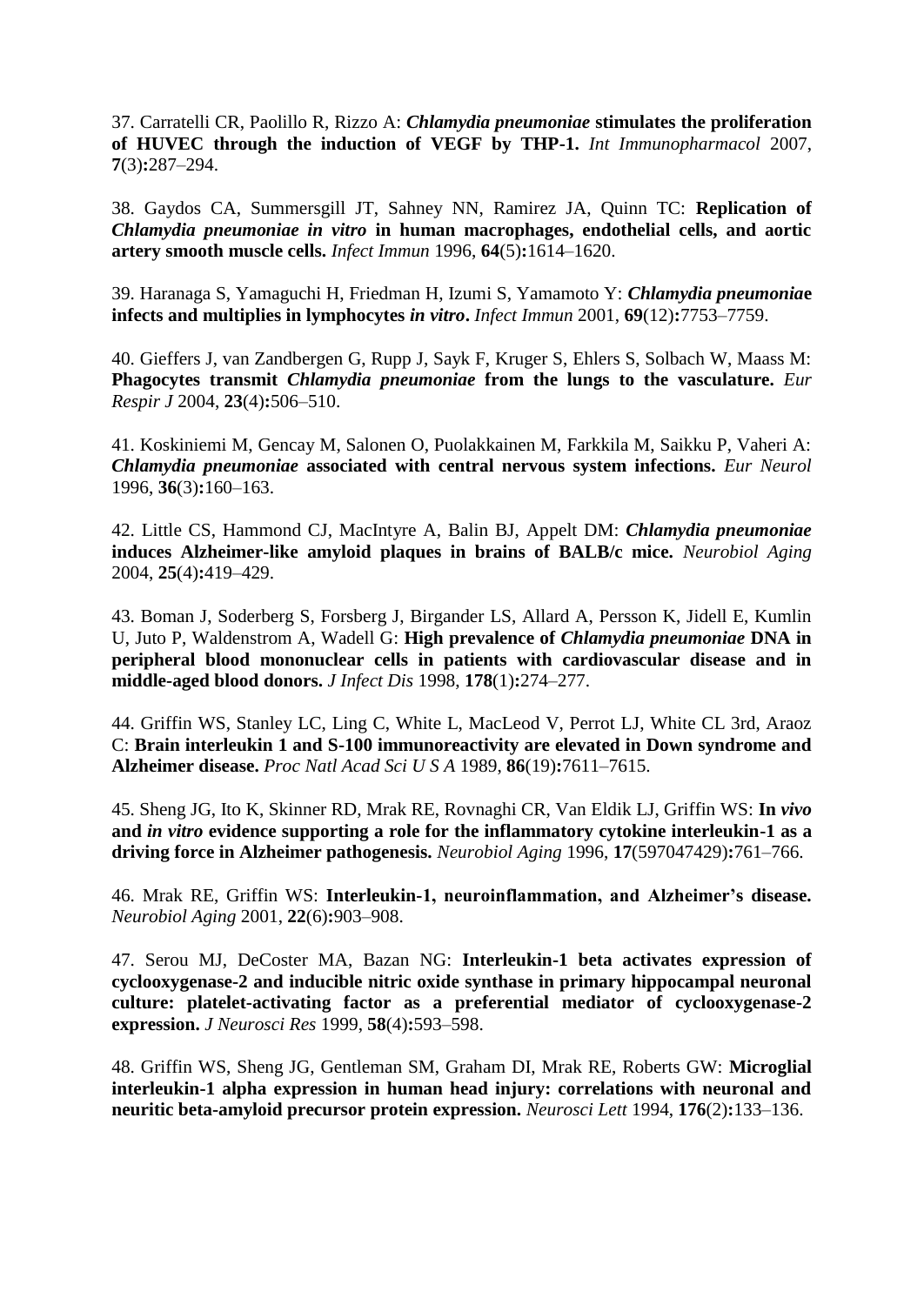49. Blum-Degen D, Muller T, Kuhn W, Gerlach M, Przuntek H, Riederer P: **Interleukin-1 beta and interleukin-6 are elevated in the cerebrospinal fluid of Alzheimer's and de novo Parkinson's disease patients.** *Neurosci Lett* 1995, **202**(1–2)**:**17–20.

50. Cacabelos R, Barquero M, Garcia P, Alvarez XA, de Varela SE: **Cerebrospinal fluid interleukin-1 beta (IL-1 beta) in Alzheimer's disease and neurological disorders.** *Methods Find Exp Clin Pharmacol* 1991, **13**(7)**:**455–458.

51. Quintanilla RA, Orellana DI, Gonzalez-Billault C, Maccioni RB: **Interleukin-6 induces Alzheimer-type phosphorylation of tau protein by deregulating the cdk5/p35 pathway.** *Exp Cell Res* 2004, **295**(1)**:**245–257.

52. Gadient RA, Otten UH: **Interleukin-6 (IL-6) - a molecule with both beneficial and destructive potentials.** *Prog Neurobiol* 1997, **52**(5)**:**379–390.

53. Meylan E, Tschopp J, Karin M: **Intracellular pattern recognition receptors in the host response.** *Nature* 2006, **442**(7098)**:**39–44.

54. Hollox EJ, Armour JA, Barber JC: **Extensive normal copy number variation of a betadefensin antimicrobial-gene cluster.** *Am J Hum Genet* 2003, **73**(3)**:**591–600.

55. Soscia SJ, Kirby JE, Washicosky KJ, Tucker SM, Ingelsson M, Hyman B, Burton MA, Goldstein LE, Duong S, Tanzi RE, Moir RD: **The Alzheimer's disease-associated amyloid beta-protein is an antimicrobial peptide.** *PLoS One* 2010, **5**(3)**:**e9505.

56. Rosenstiel P, Sina C, End C, Renner M, Lyer S, Till A, Hellmig S, Nikolaus S, Folsch UR, Helmke B, Autschbach F, Schirmacher P, Kioschis P, Hafner M, Poustka A, Mollenhauer J, Schreiber S: **Regulation of DMBT1 via NOD2 and TLR4 in intestinal epithelial cells modulates bacterial recognition and invasion.** *J Immunol* 2007, **178**(12)**:**8203–8211.

57. Shukla SD, Paul A, Klachko DM: **Hypersensitivity of diabetic human platelets to platelet activating factor.** *Thromb Res* 1992, **66**(2–3)**:**239–246.

58. Schroder K, Tschopp J: **The inflammasomes.** *Cell* 2010, **140**(6)**:**821–832.

59. Pereira MS, Morgantetti GF, Massis LM, Horta CV, Hori JI, Zamboni DS: **Activation of NLRC4 by flagellated bacteria triggers caspase-1-dependent and -independent responses to restrict** *Legionella pneumophila* **replication in macrophages and** *in vivo***.** *J Immunol* 2011, **187**(12)**:**6447–6455.

60. Masters SL, O'Neill LA: **Disease-associated amyloid and misfolded protein aggregates activate the inflammasome.** *Trends Mol Med* 2011, **17**(5)**:**276–282.

61. Chakraborty S, Kaushik DK, Gupta M, Basu A: **Inflammasome signaling at the heart of central nervous system pathology.** *J Neurosci Res* 2010, **88**(8)**:**1615–1631.

62. Franchi L, Eigenbrod T, Munoz-Planillo R, Nunez G: **The inflammasome: a caspase-1 activation platform that regulates immune responses and disease pathogenesis.** *Nat Immunol* 2009, **10**(3)**:**241–247.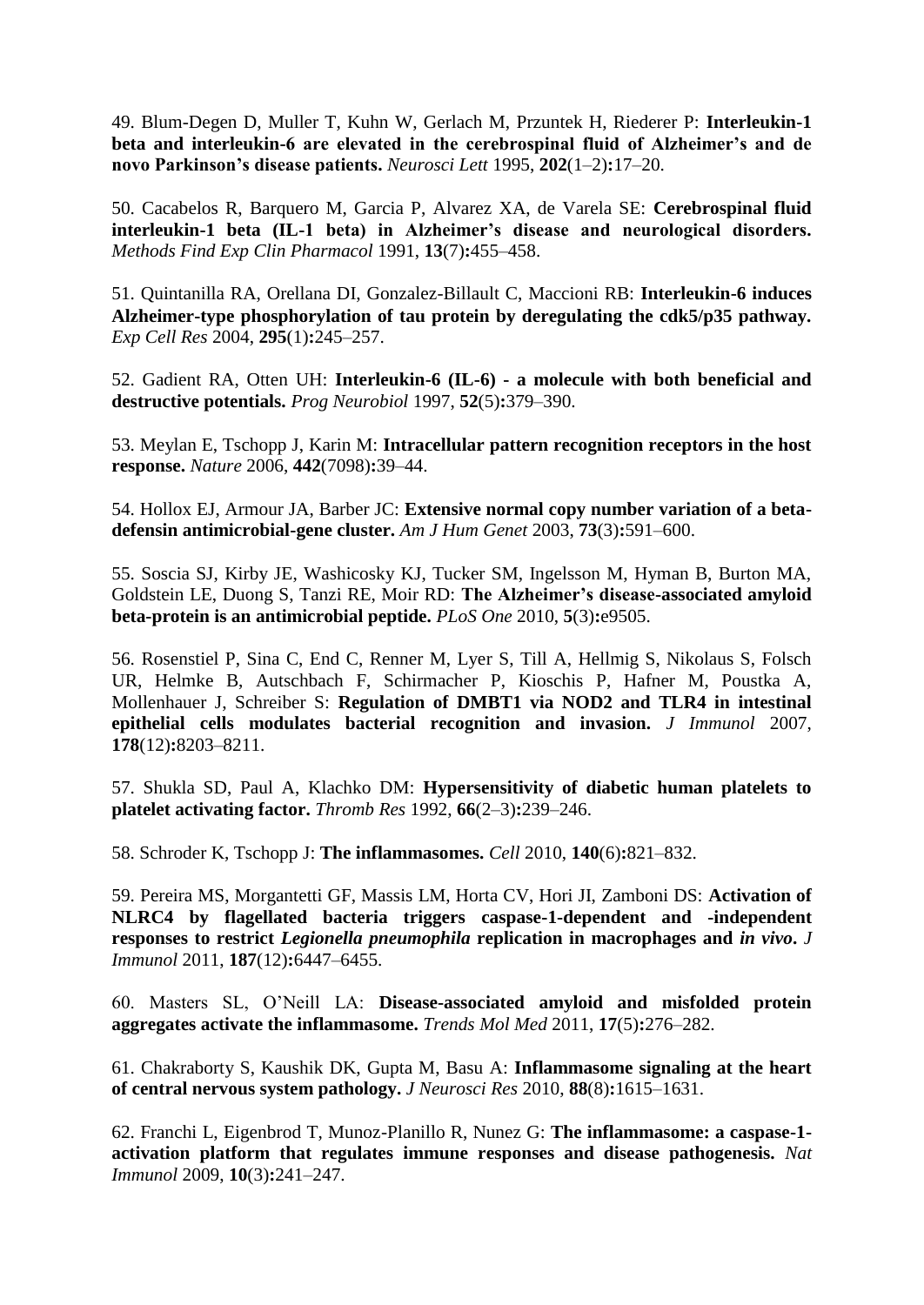63. Silverman GA, Bird PI, Carrell RW, Church FC, Coughlin PB, Gettins PG, Irving JA, Lomas DA, Luke CJ, Moyer RW, Pemberton PA, Remold-O'Donnell E, Salvesen GS, Travis J, Whisstock JC: **The serpins are an expanding superfamily of structurally similar but functionally diverse proteins. Evolution, mechanism of inhibition, novel functions, and a revised nomenclature.** *J Biol Chem* 2001, **276**(36)**:**33293–33296.

64. Law RH, Zhang Q, McGowan S, Buckle AM, Silverman GA, Wong W, Rosado CJ, Langendorf CG, Pike RN, Bird PI, Whisstock JC: **An overview of the serpin superfamily.** *Genome Biol* 2006, **7**(5)**:**216.

65. Conductier G, Blondeau N, Guyon A, Nahon JL, Rovere C: **The role of monocyte chemoattractant protein MCP1/CCL2 in neuroinflammatory diseases.** *J Neuroimmunol* 2010, **224**(1–2)**:**93–100.

66. Galimberti D, Schoonenboom N, Scheltens P, Fenoglio C, Bouwman F, Venturelli E, Guidi I, Blankenstein MA, Bresolin N, Scarpini E: **Intrathecal chemokine synthesis in mild cognitive impairment and Alzheimer disease.** *Arch Neurol* 2006, **63**(4)**:**538–543.

67. Fiala M, Zhang L, Gan X, Sherry B, Taub D, Graves MC, Hama S, Way D, Weinand M, Witte M, Lorton D, Kuo YM, Roher AE: **Amyloid-beta induces chemokine secretion and monocyte migration across a human blood-brain barrier model.** *Mol Med* 1998, **4**(7)**:**480–489.

68. Yamamoto M, Horiba M, Buescher JL, Huang D, Gendelman HE, Ransohoff RM, Ikezu T: **Overexpression of monocyte chemotactic protein-1/CCL2 in beta-amyloid precursor protein transgenic mice show accelerated diffuse beta-amyloid deposition.** *Am J Pathol* 2005, **166**(5)**:**1475–1485.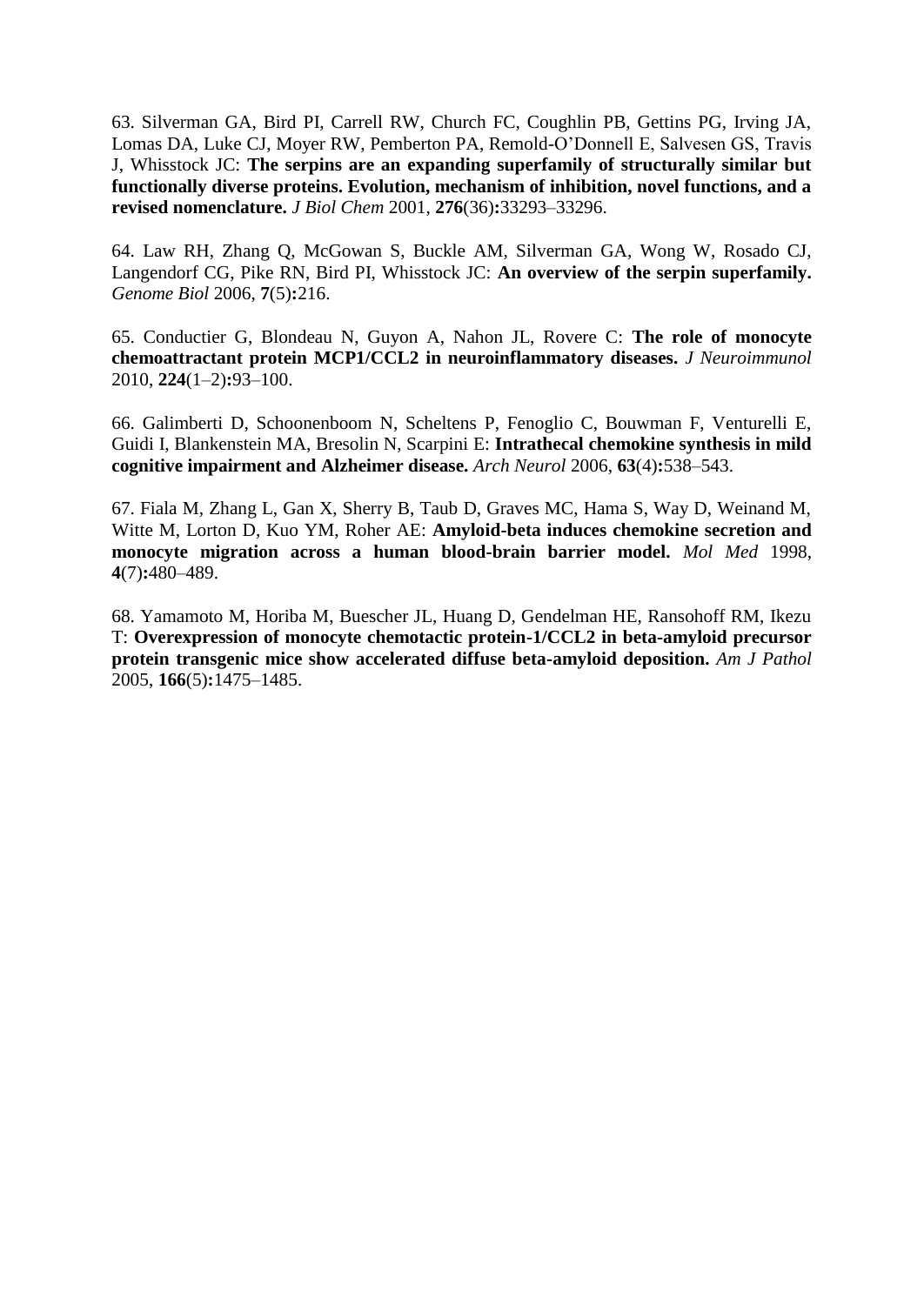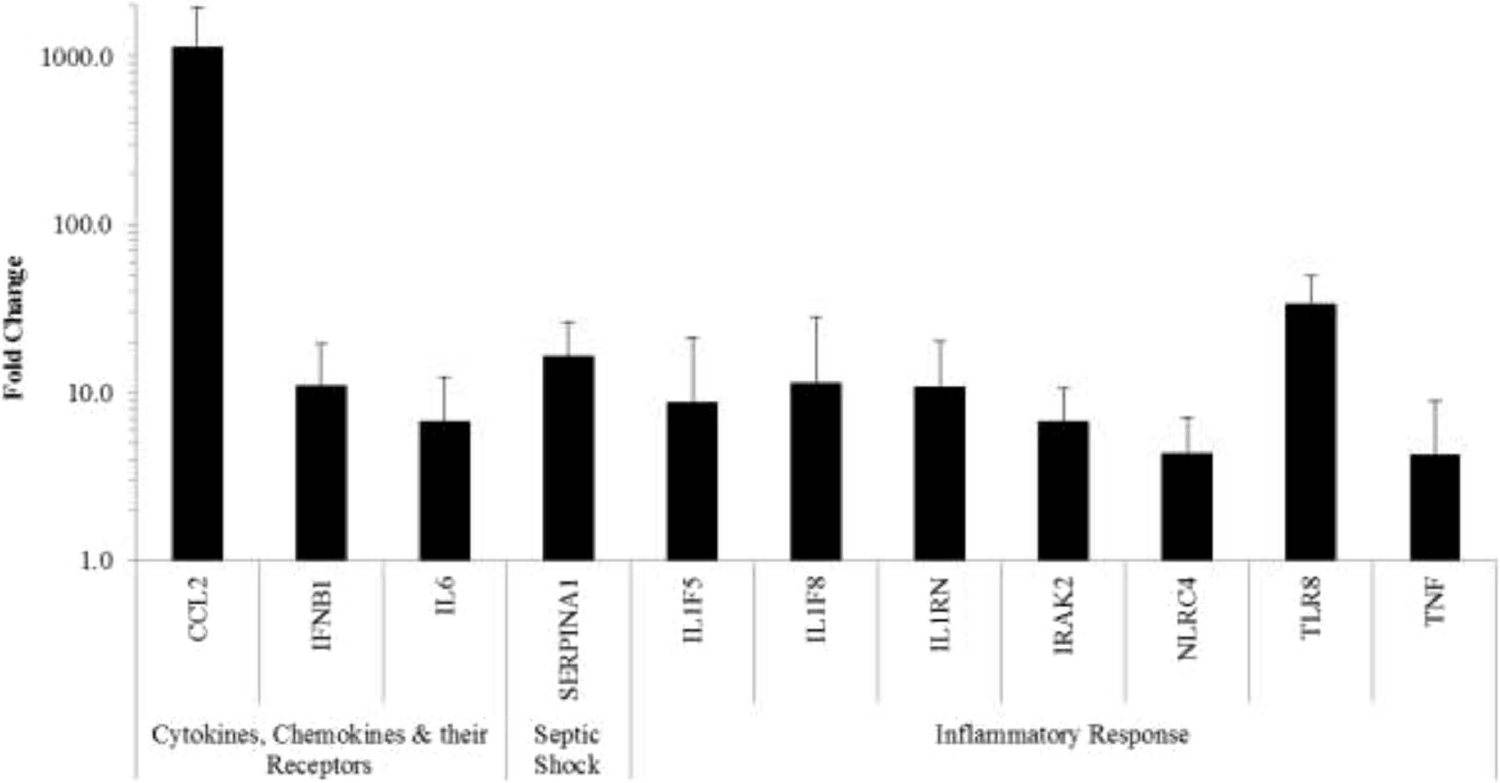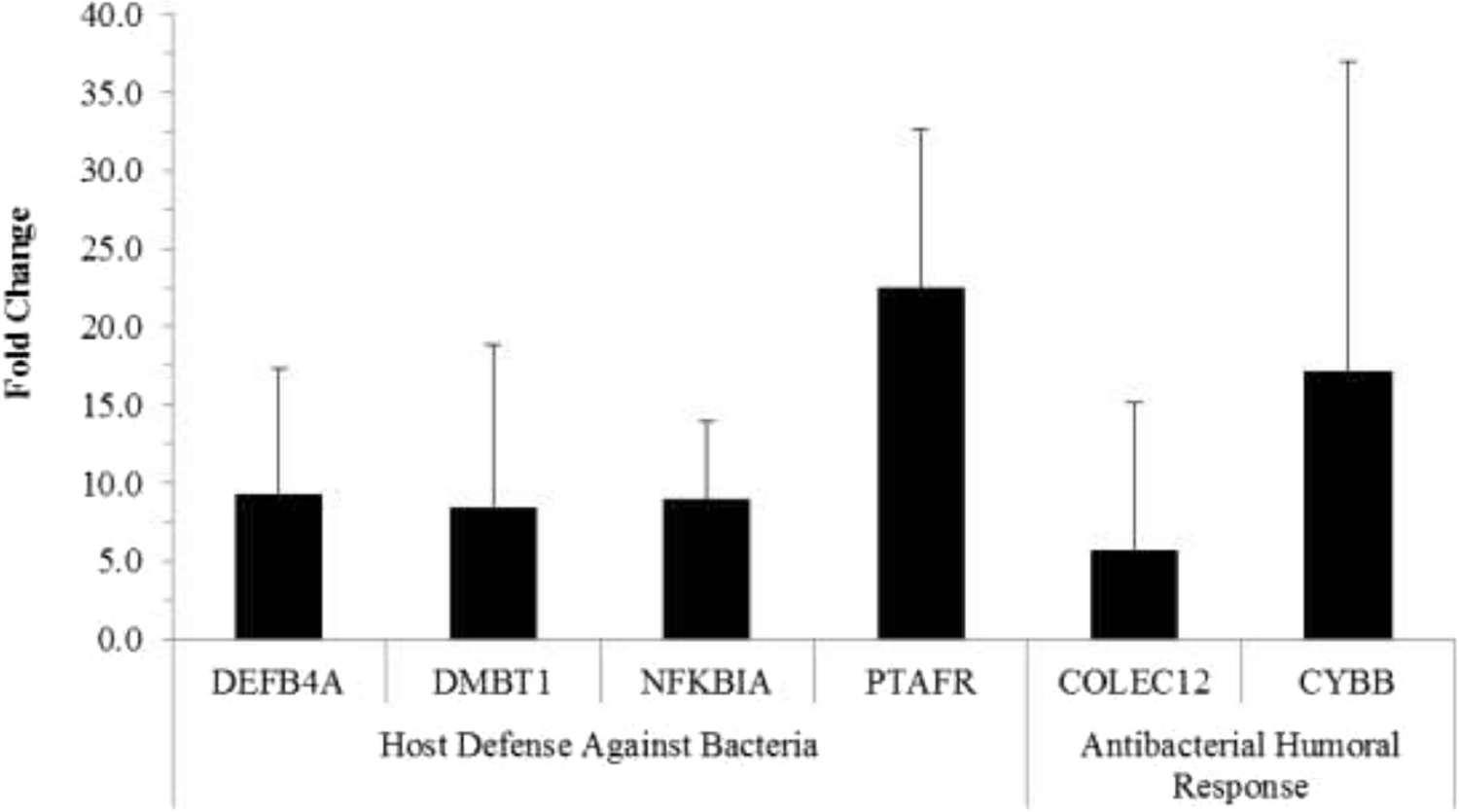IL-1 $\beta$ 

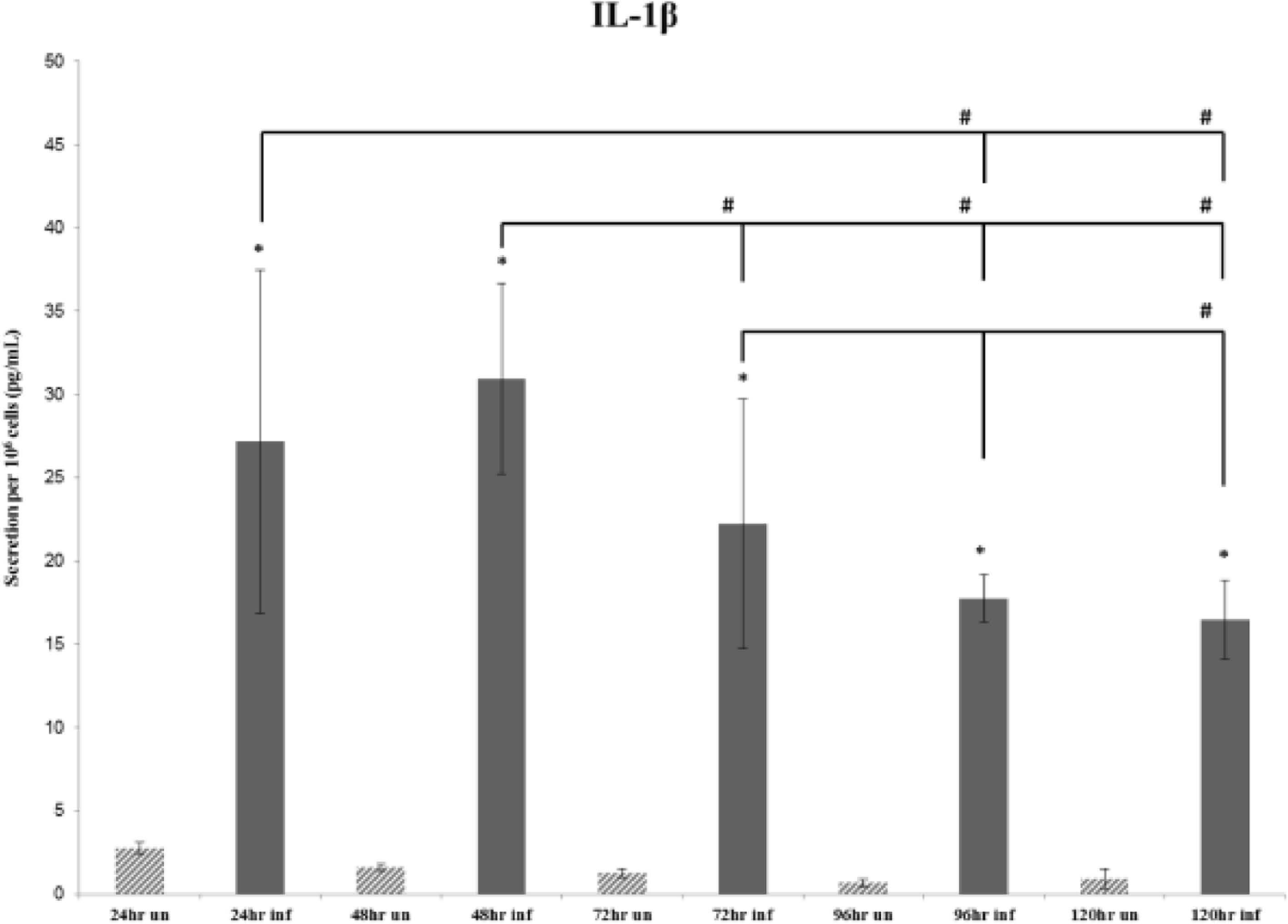